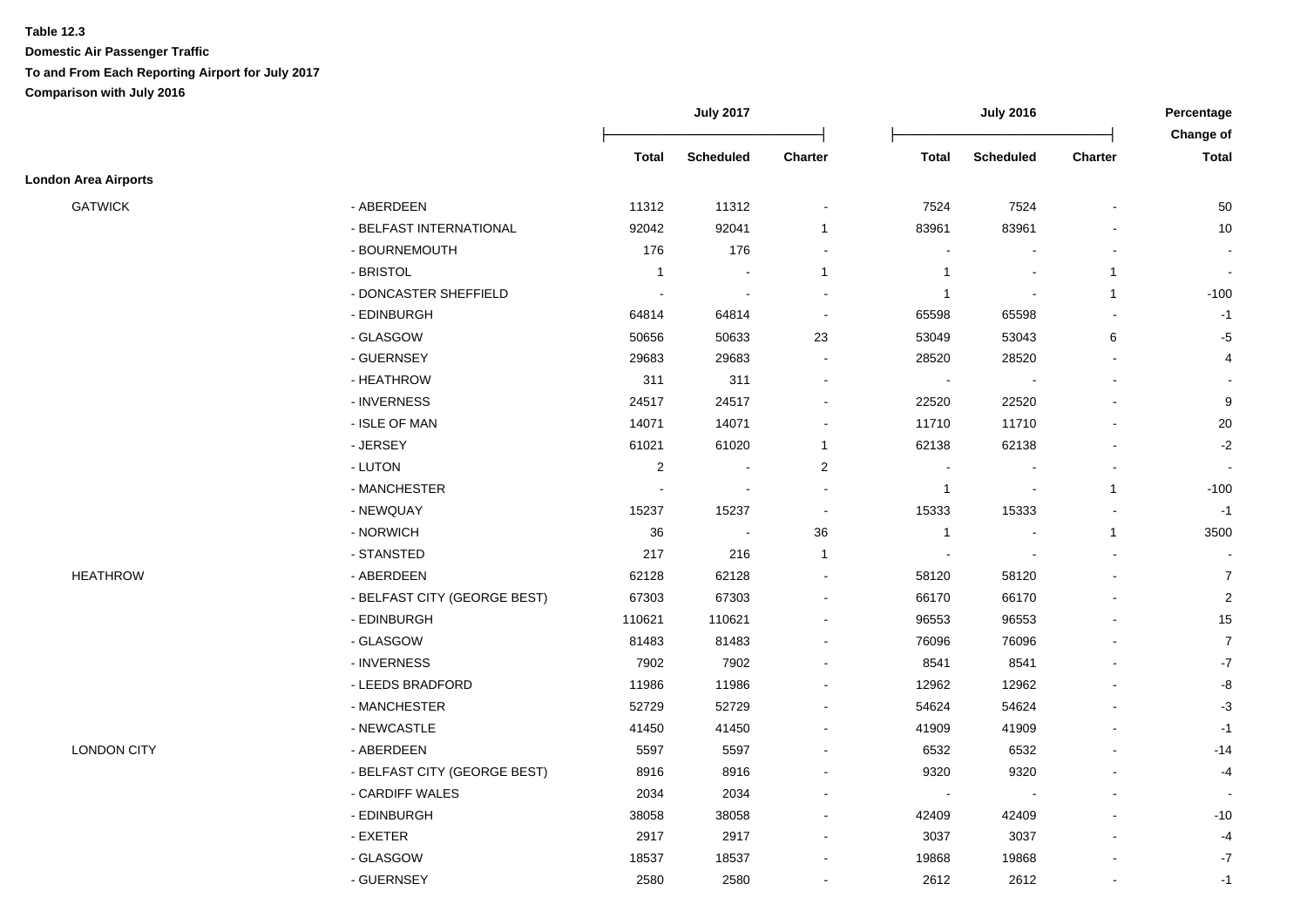|                    |                               | <b>July 2017</b> |                          | <b>July 2016</b>         |                |                          | Percentage<br>Change of  |                |
|--------------------|-------------------------------|------------------|--------------------------|--------------------------|----------------|--------------------------|--------------------------|----------------|
|                    |                               | <b>Total</b>     | <b>Scheduled</b>         | <b>Charter</b>           | <b>Total</b>   | <b>Scheduled</b>         | <b>Charter</b>           | <b>Total</b>   |
| <b>LONDON CITY</b> | - HEATHROW                    | 12               | 12                       | $\blacksquare$           | $\blacksquare$ | $\blacksquare$           | $\overline{\phantom{a}}$ |                |
|                    | - ISLE OF MAN                 | 6263             | 6263                     |                          | 7687           | 7687                     |                          | $-19$          |
|                    | - JERSEY                      | 3373             | 3373                     |                          | 2726           | 2726                     |                          | 24             |
|                    | - MANCHESTER                  | 514              | 514                      |                          |                |                          |                          |                |
|                    | - SOUTHAMPTON                 | 61               | 61                       |                          |                |                          |                          |                |
| LUTON              | - ABERDEEN                    | 6443             | 6443                     |                          | 6284           | 6284                     |                          | $\mathbf{3}$   |
|                    | - BELFAST INTERNATIONAL       | 32036            | 32036                    |                          | 29183          | 29183                    |                          | 10             |
|                    | - BIRMINGHAM                  | 146              | 146                      |                          |                |                          | $\blacksquare$           |                |
|                    | - DUNDEE                      | $\sim$           |                          |                          | 19             | $\overline{\phantom{a}}$ | 19                       | $-100$         |
|                    | - EAST MIDLANDS INTERNATIONAL | 181              | 181                      |                          |                |                          |                          |                |
|                    | - EDINBURGH                   | 27907            | 27907                    | $\blacksquare$           | 25296          | 25296                    | $\overline{a}$           | 10             |
|                    | - FARNBOROUGH                 | 8                | $\overline{\phantom{a}}$ | 8                        |                |                          |                          |                |
|                    | - GLASGOW                     | 19922            | 19922                    |                          | 18471          | 18471                    | $\overline{a}$           | 8              |
|                    | - INVERNESS                   | 14752            | 14752                    |                          | 15264          | 15264                    | $\overline{\phantom{a}}$ | $-3$           |
|                    | - ISLE OF MAN                 | 2059             | 2059                     |                          | 13             | $\blacksquare$           | 13                       | 15738          |
|                    | - JERSEY                      | 6597             | 6597                     |                          | 6230           | 6230                     | $\sim$                   | 6              |
|                    | - LEEDS BRADFORD              |                  |                          |                          | 21             |                          | 21                       | $-100$         |
|                    | - LIVERPOOL (JOHN LENNON)     | $\blacksquare$   |                          | $\overline{\phantom{a}}$ | 42             |                          | 42                       | $-100$         |
|                    | - MANCHESTER                  | 133              | $\blacksquare$           | 133                      |                |                          | $\blacksquare$           |                |
|                    | - SOUTHEND                    | 134              | 134                      |                          |                |                          |                          |                |
|                    | - STANSTED                    | 178              | 178                      |                          |                |                          |                          |                |
| SOUTHEND           | - EDINBURGH                   | 105              | 105                      |                          |                |                          |                          |                |
|                    | - JERSEY                      | 4766             | 4766                     |                          | 4631           | 4631                     |                          | 3              |
|                    | - LONDON CITY                 |                  |                          |                          | 60             | 60                       |                          | $-100$         |
|                    | - NEWCASTLE                   |                  |                          |                          | 85             | 85                       |                          | $-100$         |
| <b>STANSTED</b>    | - BELFAST INTERNATIONAL       | 32398            | 32398                    |                          | 31836          | 31836                    |                          | $\overline{2}$ |
|                    | - CITY OF DERRY (EGLINTON)    | 4315             | 4315                     |                          | 10688          | 10688                    |                          | $-60$          |
|                    | - DUNDEE                      | 1652             | 1652                     |                          | 1751           | 1751                     | $\blacksquare$           | $-6$           |
|                    | - EDINBURGH                   | 68604            | 68604                    |                          | 76727          | 76657                    | 70                       | $-11$          |
|                    | - GLASGOW                     | 51019            | 51019                    |                          | 59789          | 59789                    | $\blacksquare$           | $-15$          |
|                    | - GUERNSEY                    | 3250             | 3250                     |                          | 3320           | 3320                     | $\blacksquare$           | $-2$           |
|                    | - INVERNESS                   | 150              | 150                      |                          |                |                          |                          |                |
|                    | - NEWQUAY                     | 3629             | 3629                     | $\blacksquare$           | 3551           | 3551                     |                          | $\overline{c}$ |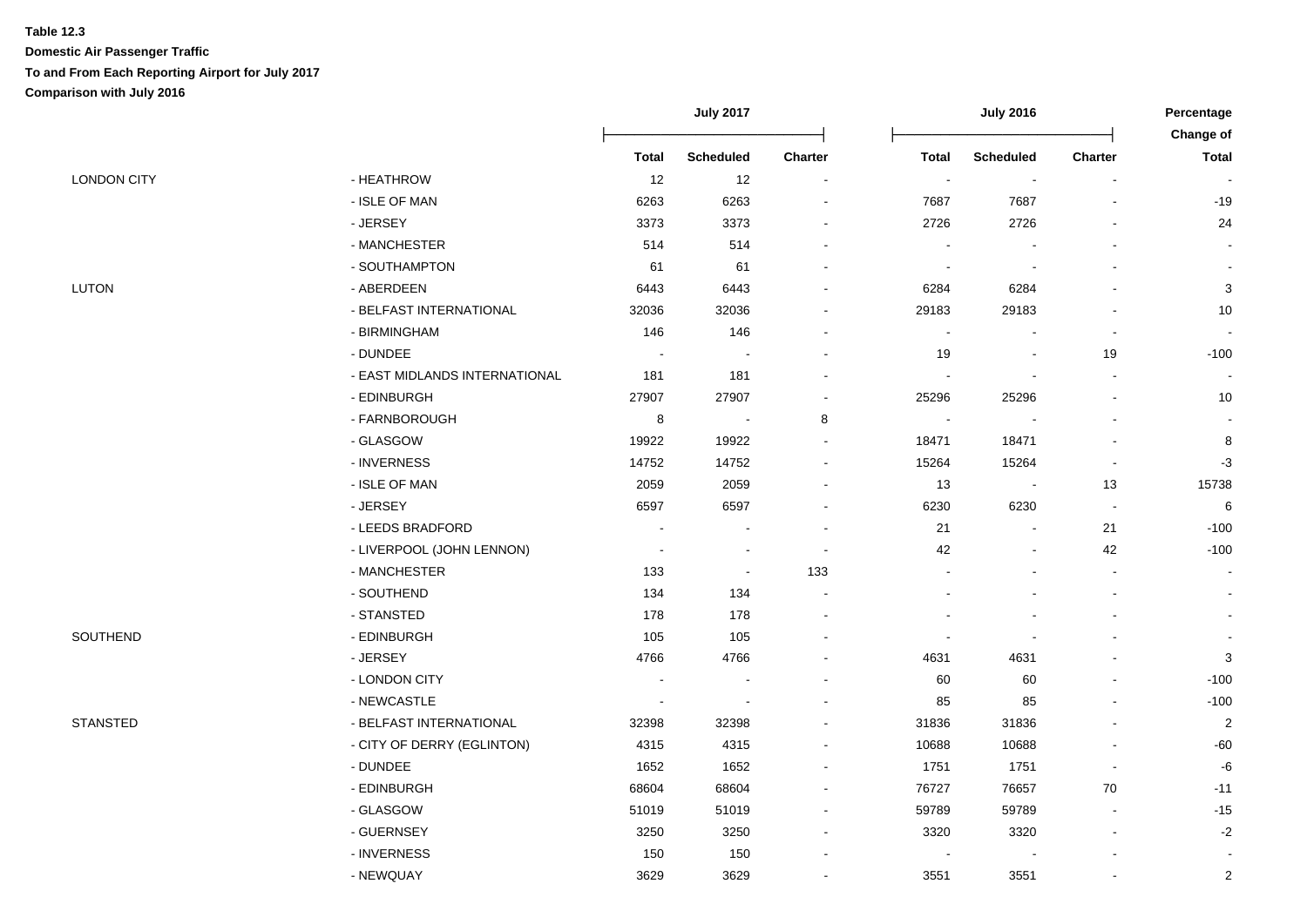**Table 12.3**

|                                   |                               |                | <b>July 2017</b> |                          |                | <b>July 2016</b> |                          | Percentage                |
|-----------------------------------|-------------------------------|----------------|------------------|--------------------------|----------------|------------------|--------------------------|---------------------------|
|                                   |                               | <b>Total</b>   | <b>Scheduled</b> | <b>Charter</b>           | <b>Total</b>   | <b>Scheduled</b> | <b>Charter</b>           | Change of<br><b>Total</b> |
| <b>Total London Area Airports</b> |                               | 1168944        | 1168738          | 206                      | 1152784        | 1152609          | 175                      | $\mathbf{1}$              |
| <b>Other Reporting Airports</b>   |                               |                |                  |                          |                |                  |                          |                           |
| ABERDEEN                          | - BELFAST CITY (GEORGE BEST)  | 3998           | 3998             |                          | 4161           | 4161             | $\overline{\phantom{a}}$ | -4                        |
|                                   | - BIRMINGHAM                  | 12693          | 12693            | $\overline{\phantom{a}}$ | 12570          | 12499            | 71                       | $\overline{1}$            |
|                                   | - BRISTOL                     | 1373           | 1373             | $\blacksquare$           | 1925           | 1925             |                          | $-29$                     |
|                                   | - CARDIFF WALES               | 756            | 756              | $\sim$                   | 638            | 638              |                          | 18                        |
|                                   | - DURHAM TEES VALLEY          | 1360           | 1360             | $\blacksquare$           | 46             | 46               |                          | 2857                      |
|                                   | - EAST MIDLANDS INTERNATIONAL | $\sim$         |                  |                          | 557            | 557              |                          | $-100$                    |
|                                   | - EDINBURGH                   | 55             | 55               |                          | $\sim$         |                  |                          |                           |
|                                   | - GATWICK                     | 11311          | 11311            |                          | 7587           | 7587             |                          | 49                        |
|                                   | - GLASGOW                     | $\blacksquare$ | $\blacksquare$   | $\blacksquare$           | 23             | 23               |                          | $-100$                    |
|                                   | - HEATHROW                    | 62217          | 62217            | $\blacksquare$           | 58103          | 58103            |                          | $\overline{7}$            |
|                                   | - HUMBERSIDE                  | 1930           | 1930             | $\blacksquare$           | 1952           | 1952             |                          | $-1$                      |
|                                   | - JERSEY                      | 702            | 702              | $\overline{\phantom{a}}$ | 666            | 666              |                          | $\sqrt{5}$                |
|                                   | - KIRKWALL                    | 4937           | 4937             | $\overline{\phantom{a}}$ | 4514           | 4514             |                          | 9                         |
|                                   | - LEEDS BRADFORD              | 432            | 419              | 13                       | 437            | 437              |                          | $-1$                      |
|                                   | - LONDON CITY                 | 5696           | 5696             | $\sim$                   | 6580           | 6580             |                          | $-13$                     |
|                                   | - LUTON                       | 6417           | 6417             | $\blacksquare$           | 6289           | 6289             |                          | $\overline{c}$            |
|                                   | - MANCHESTER                  | 18546          | 18546            | $\blacksquare$           | 18239          | 18239            |                          | $\overline{c}$            |
|                                   | - NEWCASTLE                   | 786            | 786              | $\blacksquare$           | 956            | 956              |                          | $-18$                     |
|                                   | - NEWQUAY                     | 687            | 687              | $\blacksquare$           | 595            | 595              |                          | 15                        |
|                                   | - NORWICH                     | 3679           | 3679             | $\blacksquare$           | 3696           | 3696             |                          |                           |
|                                   | - SCATSTA                     | 8221           | $\sim$           | 8221                     | 267            | 267              |                          | 2979                      |
|                                   | - SOUTHAMPTON                 | 2181           | 2181             |                          | 475            | 475              |                          | 359                       |
|                                   | - STORNOWAY                   | 392            | 392              | $\overline{\phantom{a}}$ | $\blacksquare$ |                  |                          |                           |
|                                   | - SUMBURGH                    | 13856          | 10961            | 2895                     | 13302          | 12760            | 542                      | $\overline{4}$            |
|                                   | - WICK JOHN O GROATS          | 442            | 442              | $\sim$                   | 51             | $\sim$           | 51                       | 767                       |
| ALDERNEY                          | - GUERNSEY                    | 3132           | 3132             | $\blacksquare$           | 3527           | 3527             | $\sim$                   | $-11$                     |
|                                   | - SOUTHAMPTON                 | 2819           | 2819             | $\overline{\phantom{a}}$ | 2917           | 2917             |                          | $-3$                      |
| <b>BARRA</b>                      | - GLASGOW                     | 1595           | 1595             | $\blacksquare$           | 1299           | 1299             |                          | 23                        |
| <b>BELFAST CITY (GEORGE BEST)</b> | - ABERDEEN                    | 3944           | 3944             | $\sim$                   | 4102           | 4102             |                          | $-4$                      |
|                                   | - BIRMINGHAM                  | 25160          | 25084            | 76                       | 23505          | 23505            |                          | $\overline{7}$            |
|                                   | - CARDIFF WALES               | 4442           | 4442             | $\blacksquare$           | 4217           | 4217             |                          | 5                         |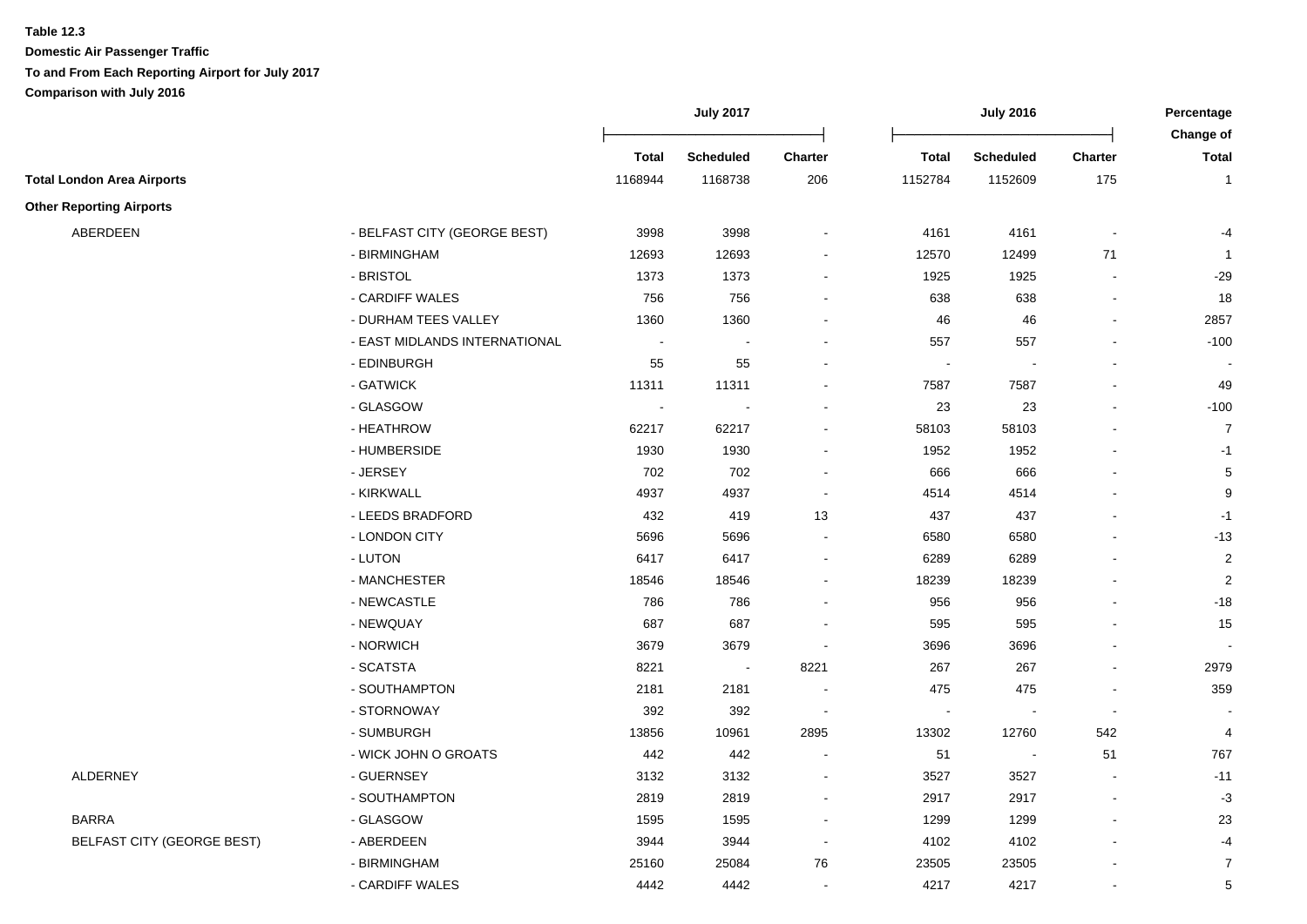|                            |                               |              | <b>July 2017</b> |                          |                | <b>July 2016</b> |                | Percentage              |
|----------------------------|-------------------------------|--------------|------------------|--------------------------|----------------|------------------|----------------|-------------------------|
|                            |                               |              |                  |                          |                |                  |                | Change of               |
|                            |                               | <b>Total</b> | <b>Scheduled</b> | <b>Charter</b>           | <b>Total</b>   | <b>Scheduled</b> | <b>Charter</b> | <b>Total</b>            |
| BELFAST CITY (GEORGE BEST) | - EAST MIDLANDS INTERNATIONAL | 14989        | 14989            |                          | 14300          | 14300            |                | 5                       |
|                            | - EDINBURGH                   | 16969        | 16969            | $\sim$                   | 15769          | 15769            |                | 8                       |
|                            | - EXETER                      | 4118         | 4118             | $\sim$                   | 4152           | 4152             |                | $-1$                    |
|                            | - GLASGOW                     | 16325        | 16208            | 117                      | 16508          | 16508            |                | $-1$                    |
|                            | - GLOUCESTERSHIRE             | $\sim$       |                  |                          | 8              | 8                |                | $-100$                  |
|                            | - HEATHROW                    | 66729        | 66602            | 127                      | 65605          | 65605            |                | $\sqrt{2}$              |
|                            | - INVERNESS                   | 3860         | 3860             | $\blacksquare$           | 3757           | 3757             |                | 3                       |
|                            | - ISLE OF MAN                 | 360          | 360              | $\overline{\phantom{a}}$ | 2033           | 2033             |                | $-82$                   |
|                            | - LEEDS BRADFORD              | 14758        | 14758            |                          | 14868          | 14868            |                | $-1$                    |
|                            | - LIVERPOOL (JOHN LENNON)     | 3763         | 3763             |                          | 12983          | 12983            | $\blacksquare$ | $-71$                   |
|                            | - LONDON CITY                 | 8916         | 8916             |                          | 9234           | 9234             | $\blacksquare$ | $-3$                    |
|                            | - MANCHESTER                  | 26945        | 26945            |                          | 23033          | 23033            |                | 17                      |
|                            | - NEWCASTLE                   | 432          | 432              | $\sim$                   | 39             | 39               |                | 1008                    |
|                            | - NEWQUAY                     | 1250         | 1250             | $\sim$                   | 635            | 635              |                | 97                      |
|                            | - SOUTHAMPTON                 | 11891        | 11891            | $\overline{\phantom{a}}$ | 12255          | 12255            |                | $-3$                    |
| BELFAST INTERNATIONAL      | - BELFAST CITY (GEORGE BEST)  | 127          |                  | 127                      | $\blacksquare$ |                  |                |                         |
|                            | - BIRMINGHAM                  | 14545        | 14545            | $\sim$                   | 15014          | 15014            |                | $-3$                    |
|                            | - BRISTOL                     | 23555        | 23555            | $\blacksquare$           | 22506          | 22506            |                | $\mathbf 5$             |
|                            | - CARDIFF WALES               | 54           |                  | 54                       |                |                  |                | $\blacksquare$          |
|                            | - EDINBURGH                   | 23244        | 23244            | $\sim$                   | 24854          | 24854            |                | -6                      |
|                            | - GATWICK                     | 91879        | 91879            | $\overline{\phantom{a}}$ | 84436          | 84436            |                | 9                       |
|                            | - GLASGOW                     | 17330        | 17192            | 138                      | 24041          | 24041            |                | $-28$                   |
|                            | - JERSEY                      | 4311         | 4311             | $\blacksquare$           | 4268           | 4268             |                | $\mathbf{1}$            |
|                            | - LIVERPOOL (JOHN LENNON)     | 40060        | 40060            | $\sim$                   | 37138          | 37138            |                | 8                       |
|                            | - LUTON                       | 31978        | 31978            |                          | 29189          | 29189            |                | 10                      |
|                            | - MANCHESTER                  | 20393        | 20393            |                          | 20604          | 20604            |                | $-1$                    |
|                            | - NEWCASTLE                   | 21472        | 21472            |                          | 23851          | 23851            |                | $-10$                   |
|                            | - STANSTED                    | 32463        | 32463            |                          | 31877          | 31877            |                | $\boldsymbol{2}$        |
| <b>BENBECULA</b>           | - GLASGOW                     | 2744         | 2744             |                          | 2482           | 2482             |                | 11                      |
|                            | - STORNOWAY                   | 637          | 637              |                          | 508            | 508              |                | 25                      |
| <b>BIRMINGHAM</b>          | - ABERDEEN                    | 12688        | 12688            |                          | 12407          | 12407            |                | $\overline{\mathbf{c}}$ |
|                            | - BELFAST CITY (GEORGE BEST)  | 25147        | 25147            |                          | 23459          | 23459            |                | $\boldsymbol{7}$        |
|                            | - BELFAST INTERNATIONAL       | 14372        | 14372            |                          | 14796          | 14796            | $\mathbf{r}$   | $-3$                    |
|                            |                               |              |                  |                          |                |                  |                |                         |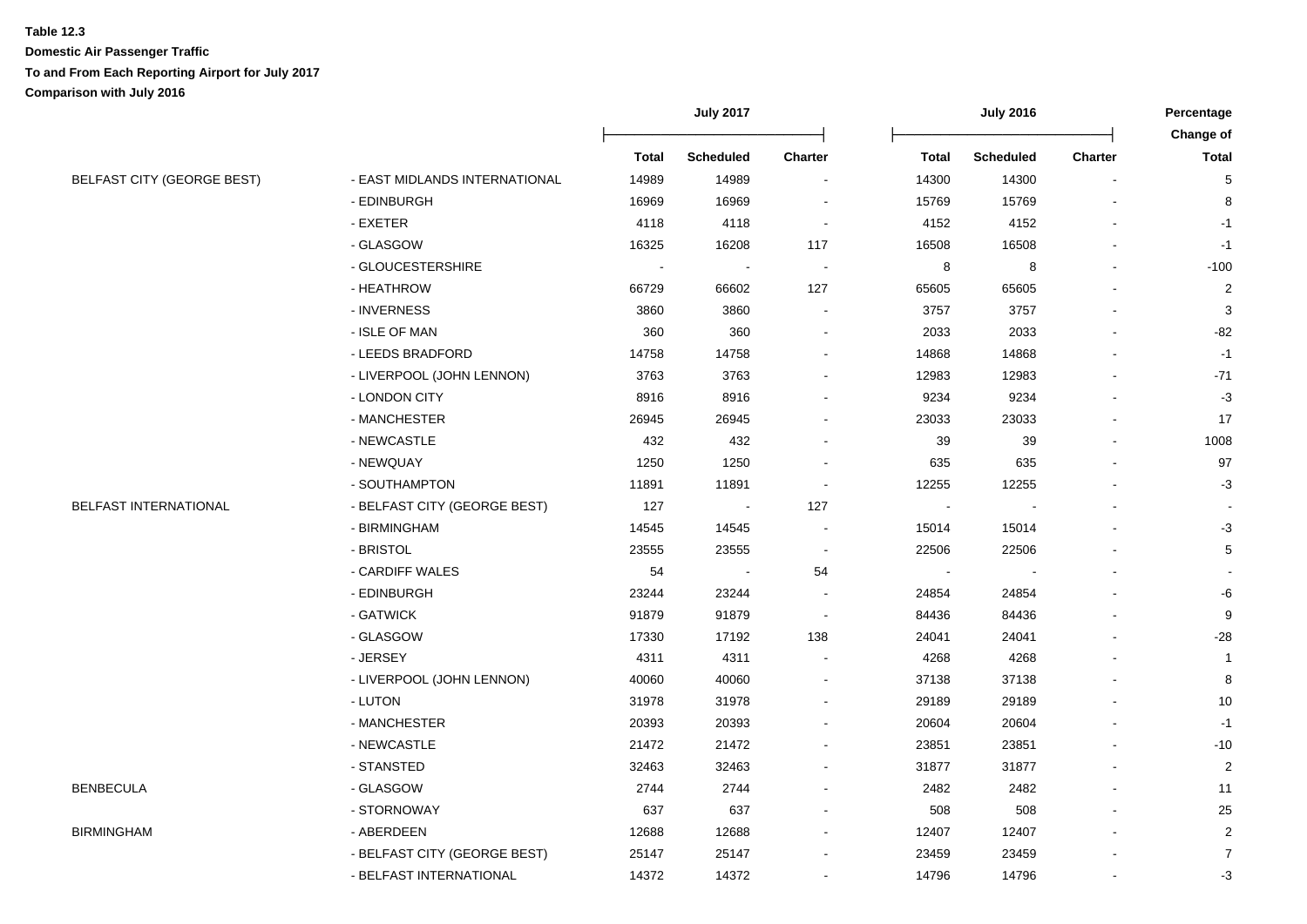|                              |                          | <b>July 2017</b>         |                          |                          | <b>July 2016</b> |     | Percentage<br><b>Change of</b> |
|------------------------------|--------------------------|--------------------------|--------------------------|--------------------------|------------------|-----|--------------------------------|
|                              | <b>Total</b>             | <b>Scheduled</b>         |                          | <b>Total</b>             | <b>Scheduled</b> |     | <b>Total</b>                   |
| - DONCASTER SHEFFIELD        | $\sim$                   | $\blacksquare$           | $\overline{a}$           | 48                       | 48               |     | $-100$                         |
| - EDINBURGH                  | 21790                    | 21790                    |                          | 21714                    | 21714            |     |                                |
| - GLASGOW                    | 19204                    | 19204                    |                          | 18343                    | 18343            |     | 5                              |
| - GUERNSEY                   | 3097                     | 3097                     |                          | 3000                     | 3000             |     | 3                              |
| - INVERNESS                  | 4090                     | 4090                     |                          | 3718                     | 3718             |     | $10$                           |
| - ISLE OF MAN                | 4493                     | 4493                     |                          | 3633                     | 3633             |     | 24                             |
| - JERSEY                     | 6840                     | 6840                     |                          | 6975                     | 6975             |     | $-2$                           |
| - LEEDS BRADFORD             | 35                       | 35                       |                          | $\overline{\phantom{a}}$ | $\blacksquare$   |     |                                |
| - MANCHESTER                 | 71                       | 71                       |                          | 54                       | 54               |     | 31                             |
| - NEWCASTLE                  |                          |                          |                          | 129                      | 129              |     | $-100$                         |
| - NEWQUAY                    | 4670                     | 4670                     |                          | 4120                     | 4120             |     | 13                             |
| - ISLE OF MAN                | $\sim$                   | $\overline{\phantom{a}}$ |                          | 1542                     | 1542             |     | $-100$                         |
| - GATWICK                    | 958                      | 958                      |                          |                          |                  |     | $\blacksquare$                 |
| - NEWCASTLE                  | 65                       | 65                       |                          |                          |                  |     | $\sim$                         |
| - STANSTED                   | 4                        | 4                        |                          | $\overline{\phantom{a}}$ |                  |     |                                |
| - ABERDEEN                   | 1377                     | 1377                     |                          | 1997                     | 1997             |     | $-31$                          |
| - BELFAST INTERNATIONAL      | 23626                    | 23626                    |                          | 22508                    | 22508            |     | 5                              |
| - BIRMINGHAM                 | 190                      | 190                      |                          |                          |                  |     |                                |
| - EDINBURGH                  | 32669                    | 32669                    |                          | 32957                    | 32957            |     | $-1$                           |
| - GLASGOW                    | 25050                    | 25044                    | 6                        | 23575                    | 23575            |     | 6                              |
| - GUERNSEY                   | 3138                     | 3138                     | $\overline{\phantom{a}}$ | 3200                     | 3200             |     | $-2$                           |
| - HAWARDEN                   | 285                      | $\overline{\phantom{a}}$ | 285                      | 160                      | $\blacksquare$   | 160 | 78                             |
| - INVERNESS                  | 10285                    | 10285                    | $\overline{\phantom{a}}$ | 9469                     | 9469             |     | 9                              |
| - ISLE OF MAN                | 2552                     | 2552                     |                          | 2716                     | 2716             |     | $-6$                           |
| - JERSEY                     | 3006                     | 3006                     |                          | 3358                     | 3358             |     | $-10$                          |
| - MANCHESTER                 | $\sim$                   |                          |                          | 178                      | 178              |     | $-100$                         |
| - NEWCASTLE                  | 14743                    | 14743                    |                          | 14150                    | 14150            |     | 4                              |
| - NORWICH                    | $\overline{\phantom{a}}$ |                          |                          | 53                       | 53               |     | $-100$                         |
| - GLASGOW                    | 852                      | 852                      |                          | 768                      | 768              |     | 11                             |
| - ABERDEEN                   | 71                       | 71                       |                          | 74                       | 74               |     | $-4$                           |
| - ANGLESEY (VALLEY)          | 1277                     | 1277                     |                          | 820                      | 820              |     | 56                             |
| - BELFAST CITY (GEORGE BEST) | 4492                     | 4492                     |                          | 4280                     | 4280             |     | $\mathbf 5$                    |
| - DONCASTER SHEFFIELD        | 34                       | 34                       |                          |                          |                  |     |                                |
|                              |                          |                          |                          | <b>Charter</b>           |                  |     | Charter                        |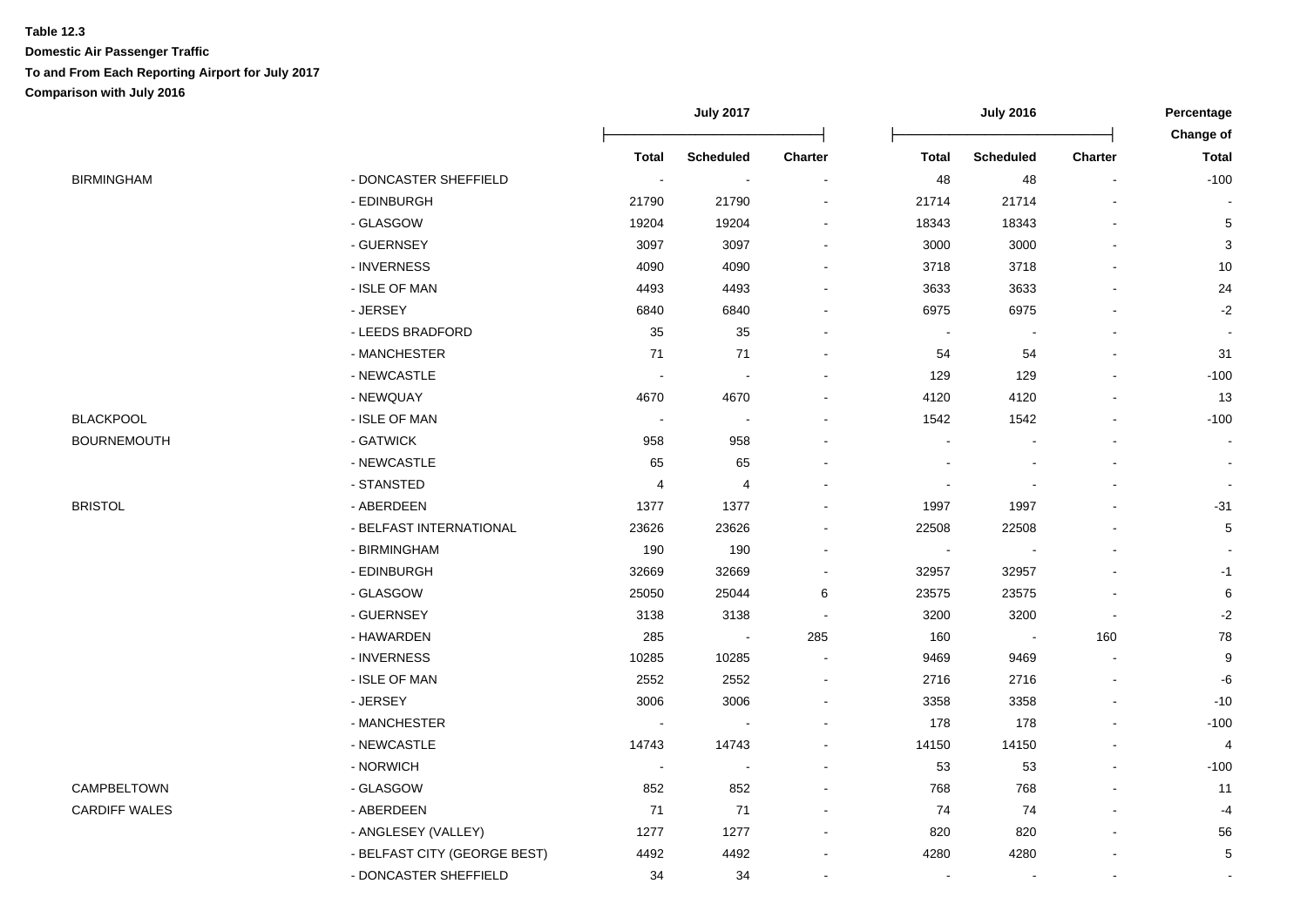|                             |                              | <b>July 2017</b> |                  | <b>July 2016</b> |              |                  | Percentage     |                |
|-----------------------------|------------------------------|------------------|------------------|------------------|--------------|------------------|----------------|----------------|
|                             |                              |                  |                  |                  |              |                  |                | Change of      |
|                             |                              | <b>Total</b>     | <b>Scheduled</b> | Charter          | <b>Total</b> | <b>Scheduled</b> | <b>Charter</b> | <b>Total</b>   |
| <b>CARDIFF WALES</b>        | - EDINBURGH                  | 8916             | 8916             |                  | 8494         | 8494             |                | $\sqrt{5}$     |
|                             | - GLASGOW                    | 2270             | 2270             |                  | 4081         | 4081             |                | -44            |
|                             | - GUERNSEY                   | 684              | 684              |                  |              |                  |                |                |
|                             | - JERSEY                     | 1869             | 1869             |                  | 1976         | 1976             |                | -5             |
|                             | - LONDON CITY                | 1985             | 1985             |                  |              |                  |                |                |
|                             | - NEWCASTLE                  | 1146             | 1146             |                  | 1197         | 1197             |                | -4             |
| CITY OF DERRY (EGLINTON)    | - GLASGOW                    | 7908             | 7908             |                  | 7554         | 7554             |                | 5              |
|                             | - LIVERPOOL (JOHN LENNON)    | 3211             | 3211             |                  | 7406         | 7406             |                | $-57$          |
|                             | - STANSTED                   | 4353             | 4353             |                  | 10695        | 10695            | $\overline{a}$ | $-59$          |
| DONCASTER SHEFFIELD         | - BIRMINGHAM                 |                  |                  |                  | 89           | 89               |                | $-100$         |
|                             | - CARDIFF WALES              | 72               | 72               |                  |              |                  |                |                |
|                             | - JERSEY                     | 4463             | 4463             |                  | 4302         | 4302             |                | $\overline{4}$ |
|                             | - NEWQUAY                    | 1748             | 1748             |                  | 2107         | 2107             |                | $-17$          |
| <b>DUNDEE</b>               | - STANSTED                   | 1652             | 1652             |                  | 1746         | 1746             |                | $-5$           |
| DURHAM TEES VALLEY          | - ABERDEEN                   | 1611             | 1611             |                  | 1571         | 1571             |                | 3              |
|                             | - HUMBERSIDE                 | 53               | 53               |                  | 3            | 3                |                | 1667           |
|                             | - JERSEY                     | 711              | 711              |                  | 513          | 513              |                | 39             |
|                             | - LEEDS BRADFORD             |                  |                  |                  | 34           | 34               |                | $-100$         |
|                             | - NEWCASTLE                  | 6                | 6                |                  | 25           | 25               |                | $-76$          |
|                             | - SOUTHAMPTON                | 46               |                  | 46               |              |                  |                |                |
| EAST MIDLANDS INTERNATIONAL | - ABERDEEN                   |                  |                  |                  | 517          | 517              | $\overline{a}$ | $-100$         |
|                             | - BELFAST CITY (GEORGE BEST) | 14955            | 14955            |                  | 14335        | 14335            |                | 4              |
|                             | - BIRMINGHAM                 | 362              | 362              |                  |              |                  |                |                |
|                             | - EDINBURGH                  | 7508             | 7508             |                  | 8340         | 8340             |                | $-10$          |
|                             | - GLASGOW                    | 8607             | 8607             |                  | 9548         | 9548             |                | $-10$          |
|                             | - GUERNSEY                   | 3325             | 3325             |                  | 3553         | 3553             |                | -6             |
|                             | - JERSEY                     | 3446             | 3446             |                  | 3218         | 3218             |                | $\overline{7}$ |
|                             | - SOUTHAMPTON                | 169              | 169              |                  |              |                  |                |                |
| <b>EDINBURGH</b>            | - BELFAST CITY (GEORGE BEST) | 16893            | 16893            |                  | 15832        | 15832            |                | $\overline{7}$ |
|                             | - BELFAST INTERNATIONAL      | 23240            | 23240            |                  | 24672        | 24672            |                | -6             |
|                             | - BIRMINGHAM                 | 21817            | 21817            |                  | 21734        | 21734            |                |                |
|                             | - BOURNEMOUTH                |                  |                  |                  | 184          | 184              |                | $-100$         |
|                             | - BRISTOL                    | 32724            | 32724            |                  | 32916        | 32916            |                | $-1$           |
|                             |                              |                  |                  |                  |              |                  |                |                |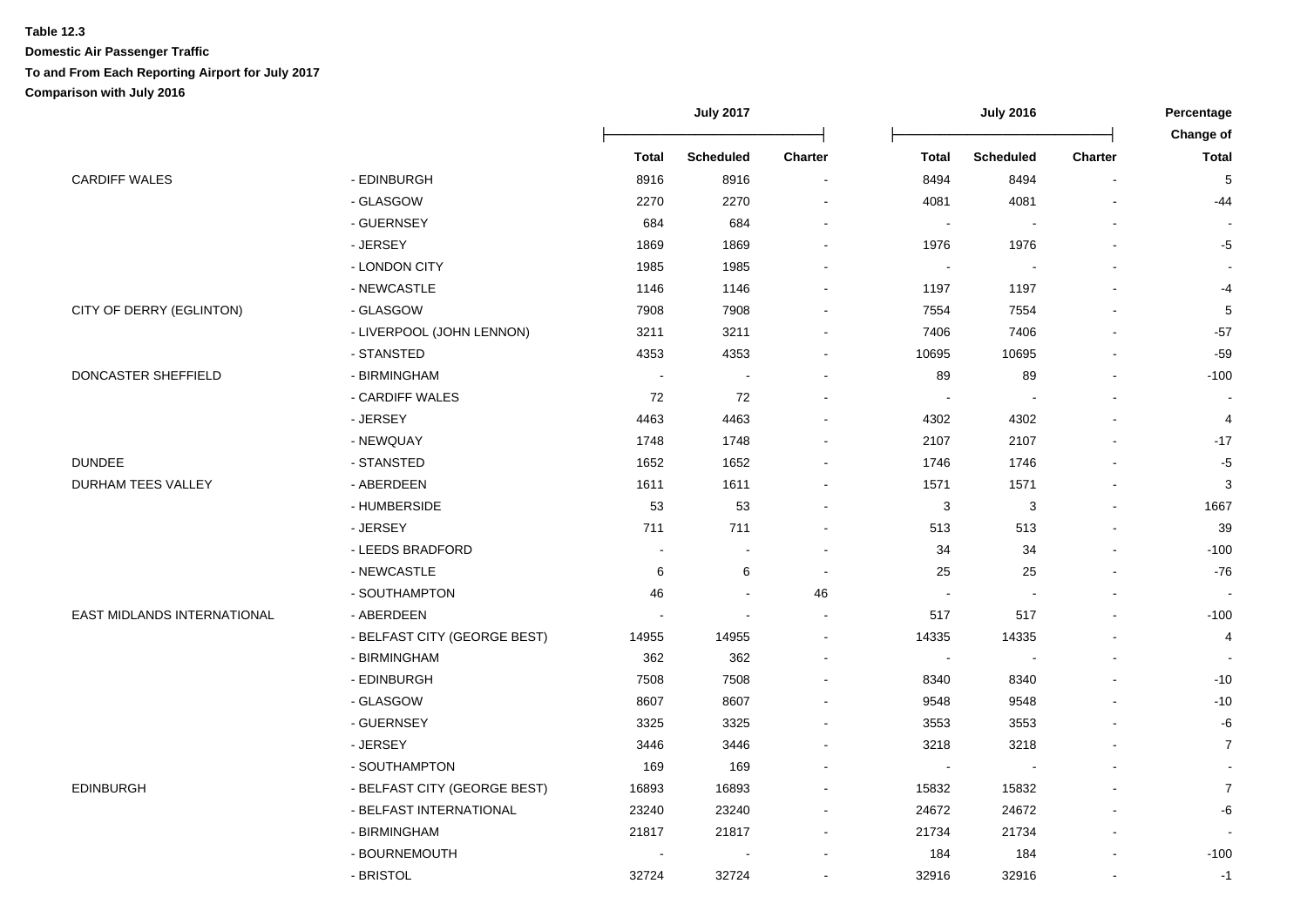|           |                               |                | <b>July 2017</b> |                |              | <b>July 2016</b> |                | Percentage<br>Change of |
|-----------|-------------------------------|----------------|------------------|----------------|--------------|------------------|----------------|-------------------------|
|           |                               | <b>Total</b>   | <b>Scheduled</b> | <b>Charter</b> | <b>Total</b> | <b>Scheduled</b> | <b>Charter</b> | <b>Total</b>            |
| EDINBURGH | - CARDIFF WALES               | 8916           | 8916             | $\blacksquare$ | 8293         | 8293             |                | 8                       |
|           | - EAST MIDLANDS INTERNATIONAL | 7503           | 7503             |                | 8372         | 8372             |                | $-10$                   |
|           | - EXETER                      | 4192           | 4192             |                | 4097         | 4097             |                | $\overline{2}$          |
|           | - GATWICK                     | 64986          | 64986            |                | 65773        | 65773            |                | $-1$                    |
|           | - HEATHROW                    | 110551         | 110551           |                | 96398        | 96398            |                | 15                      |
|           | - ISLE OF MAN                 | 642            | 642              |                |              |                  |                |                         |
|           | - JERSEY                      | 1416           | 1416             |                | 2385         | 2385             |                | -41                     |
|           | - KIRKWALL                    | 4732           | 4732             |                | 4764         | 4764             |                | $-1$                    |
|           | - LIVERPOOL (JOHN LENNON)     | $\blacksquare$ | $\blacksquare$   |                | 1593         | 1593             | $\overline{a}$ | $-100$                  |
|           | - LONDON CITY                 | 38186          | 38186            |                | 42284        | 42284            |                | $-10$                   |
|           | - LUTON                       | 27694          | 27694            |                | 25399        | 25399            |                | 9                       |
|           | - MANCHESTER                  | 11406          | 11406            |                | 8265         | 8265             |                | 38                      |
|           | - NEWCASTLE                   | $\sim$         |                  |                | 59           | 59               |                | $-100$                  |
|           | - NEWQUAY                     | 1308           | 1308             |                | 1201         | 1201             |                | 9                       |
|           | - NORWICH                     | 2763           | 2763             |                | 2374         | 2374             |                | 16                      |
|           | - SOUTHAMPTON                 | 20452          | 20452            |                | 18839        | 18839            |                | 9                       |
|           | - STANSTED                    | 68911          | 68784            | 127            | 76809        | 76809            |                | $-10$                   |
|           | - STORNOWAY                   | 1803           | 1803             |                | 2144         | 2144             |                | $-16$                   |
|           | - SUMBURGH                    | 4713           | 4713             |                | 4738         | 4738             |                | $-1$                    |
|           | - WICK JOHN O GROATS          | 1144           | 1144             |                | 1086         | 1086             |                | 5                       |
| EXETER    | - BELFAST CITY (GEORGE BEST)  | 4173           | 4173             |                | 4244         | 4244             |                | $-2$                    |
|           | - CARDIFF WALES               | 19             | 19               |                |              |                  |                |                         |
|           | - EAST MIDLANDS INTERNATIONAL | 72             | $72\,$           |                |              |                  |                |                         |
|           | - EDINBURGH                   | 4229           | 4229             |                | 4130         | 4130             |                | $\overline{2}$          |
|           | - GLASGOW                     | 4115           | 4115             |                | 3635         | 3635             |                | 13                      |
|           | - GUERNSEY                    | 3214           | 3101             | 113            | 2893         | 2893             |                | 11                      |
|           | - ISLES OF SCILLY (ST.MARYS)  | 2221           | 2221             | $\blacksquare$ | 2604         | 2604             |                | $-15$                   |
|           | - JERSEY                      | 4107           | 4107             | $\blacksquare$ | 3904         | 3904             |                | $\sqrt{5}$              |
|           | - LONDON CITY                 | 2978           | 2978             |                | 3044         | 3044             |                | $-2$                    |
|           | - MANCHESTER                  | 12548          | 12548            |                | 9776         | 9776             |                | 28                      |
|           | - NEWCASTLE                   | 3648           | 3648             |                | 4127         | 4127             |                | $-12$                   |
|           | - NEWQUAY                     | 4              | 4                |                |              |                  |                |                         |
|           | - NORWICH                     | 2629           | 2629             |                | 2857         | 2857             |                | -8                      |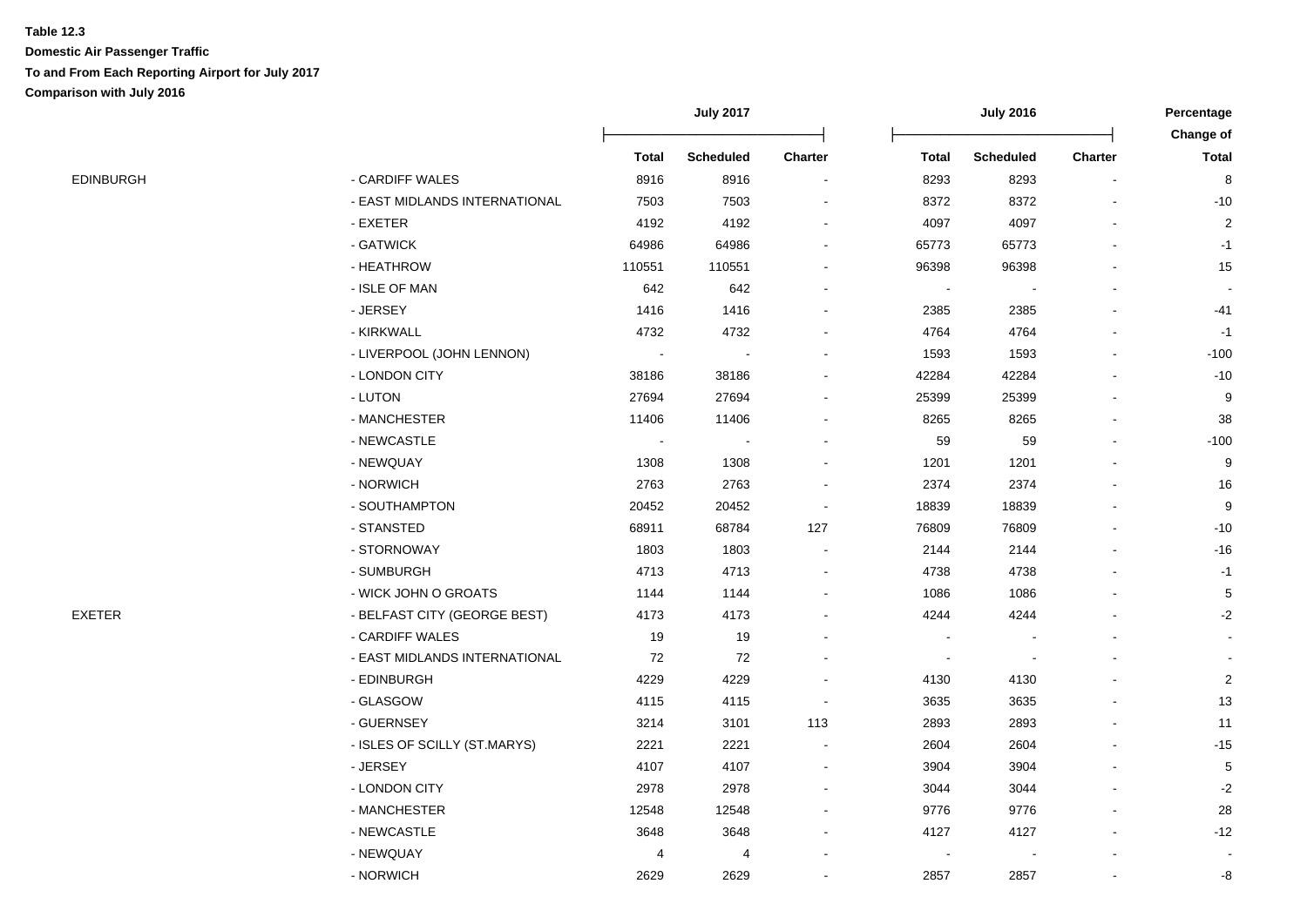|                        |                               | <b>July 2017</b> |                  |                |              | <b>July 2016</b> |         | Percentage<br>Change of |
|------------------------|-------------------------------|------------------|------------------|----------------|--------------|------------------|---------|-------------------------|
|                        |                               | <b>Total</b>     | <b>Scheduled</b> | Charter        | <b>Total</b> | <b>Scheduled</b> | Charter | <b>Total</b>            |
| EXETER                 | - SOUTHAMPTON                 | 182              | 182              | $\blacksquare$ |              |                  |         |                         |
| <b>GLASGOW</b>         | - ABERDEEN                    | $\overline{4}$   | 4                |                |              |                  |         |                         |
|                        | - BARRA                       | 1592             | 1592             | $\sim$         | 1348         | 1348             |         | 18                      |
|                        | - BELFAST CITY (GEORGE BEST)  | 16441            | 16382            | 59             | 16642        | 16642            |         | $-1$                    |
|                        | - BELFAST INTERNATIONAL       | 17382            | 17316            | 66             | 23867        | 23867            |         | $-27$                   |
|                        | - BENBECULA                   | 2767             | 2767             |                | 2549         | 2549             |         | 9                       |
|                        | - BIRMINGHAM                  | 19422            | 19422            | $\blacksquare$ | 18355        | 18355            |         | 6                       |
|                        | - BRISTOL                     | 25039            | 25039            |                | 23477        | 23477            |         | $\overline{7}$          |
|                        | - CAMPBELTOWN                 | 877              | 877              | $\blacksquare$ | 779          | 779              |         | 13                      |
|                        | - CARDIFF WALES               | 2268             | 2268             | $\blacksquare$ | 4160         | 4160             |         | $-45$                   |
|                        | - CITY OF DERRY (EGLINTON)    | 7902             | 7902             |                | 7553         | 7553             |         | 5                       |
|                        | - EAST MIDLANDS INTERNATIONAL | 8490             | 8490             |                | 9741         | 9650             | 91      | $-13$                   |
|                        | - EDINBURGH                   | 101              | 101              |                |              |                  |         |                         |
|                        | - EXETER                      | 3998             | 3998             |                | 3633         | 3633             |         | 10                      |
|                        | - GATWICK                     | 50925            | 50925            |                | 53101        | 53101            |         | $-4$                    |
|                        | - HEATHROW                    | 81361            | 81361            | $\blacksquare$ | 76079        | 76079            |         | $\overline{7}$          |
|                        | - ISLAY                       | 3296             | 3198             | 98             | 2781         | 2781             |         | 19                      |
|                        | - ISLE OF MAN                 | 661              | 661              | $\blacksquare$ | 1036         | 1036             |         | $-36$                   |
|                        | - JERSEY                      | 9050             | 9050             | $\blacksquare$ | 6979         | 6979             |         | 30                      |
|                        | - KIRKWALL                    | 2113             | 2113             |                | 1655         | 1655             |         | 28                      |
|                        | - LEEDS BRADFORD              | 948              | 948              |                | 531          | 531              |         | 79                      |
|                        | - LONDON CITY                 | 18598            | 18598            |                | 19942        | 19942            |         | $-7$                    |
|                        | - LUTON                       | 19914            | 19914            |                | 18468        | 18468            |         | 8                       |
|                        | - MANCHESTER                  | 4201             | 4201             | $\blacksquare$ | 3157         | 3157             |         | 33                      |
|                        | - NEWCASTLE                   | 76               | $\blacksquare$   | 76             |              |                  |         |                         |
|                        | - NEWQUAY                     | 1382             | 1382             | $\sim$         | 624          | 624              |         | 121                     |
|                        | - SOUTHAMPTON                 | 19842            | 19842            | $\blacksquare$ | 16327        | 16327            |         | 22                      |
|                        | - STANSTED                    | 51075            | 51075            | $\overline{a}$ | 59746        | 59746            |         | $-15$                   |
|                        | - STORNOWAY                   | 6617             | 6617             | $\overline{a}$ | 6329         | 6329             |         | 5                       |
|                        | - SUMBURGH                    | 3464             | 3464             |                | 2884         | 2884             |         | 20                      |
|                        | - TIREE                       | 1433             | 1433             |                | 1348         | 1348             |         | 6                       |
| <b>GLOUCESTERSHIRE</b> | - ISLE OF MAN                 |                  |                  |                | 1078         | 1078             |         | $-100$                  |
|                        | - JERSEY                      |                  |                  |                | 121          | 121              |         | $-100$                  |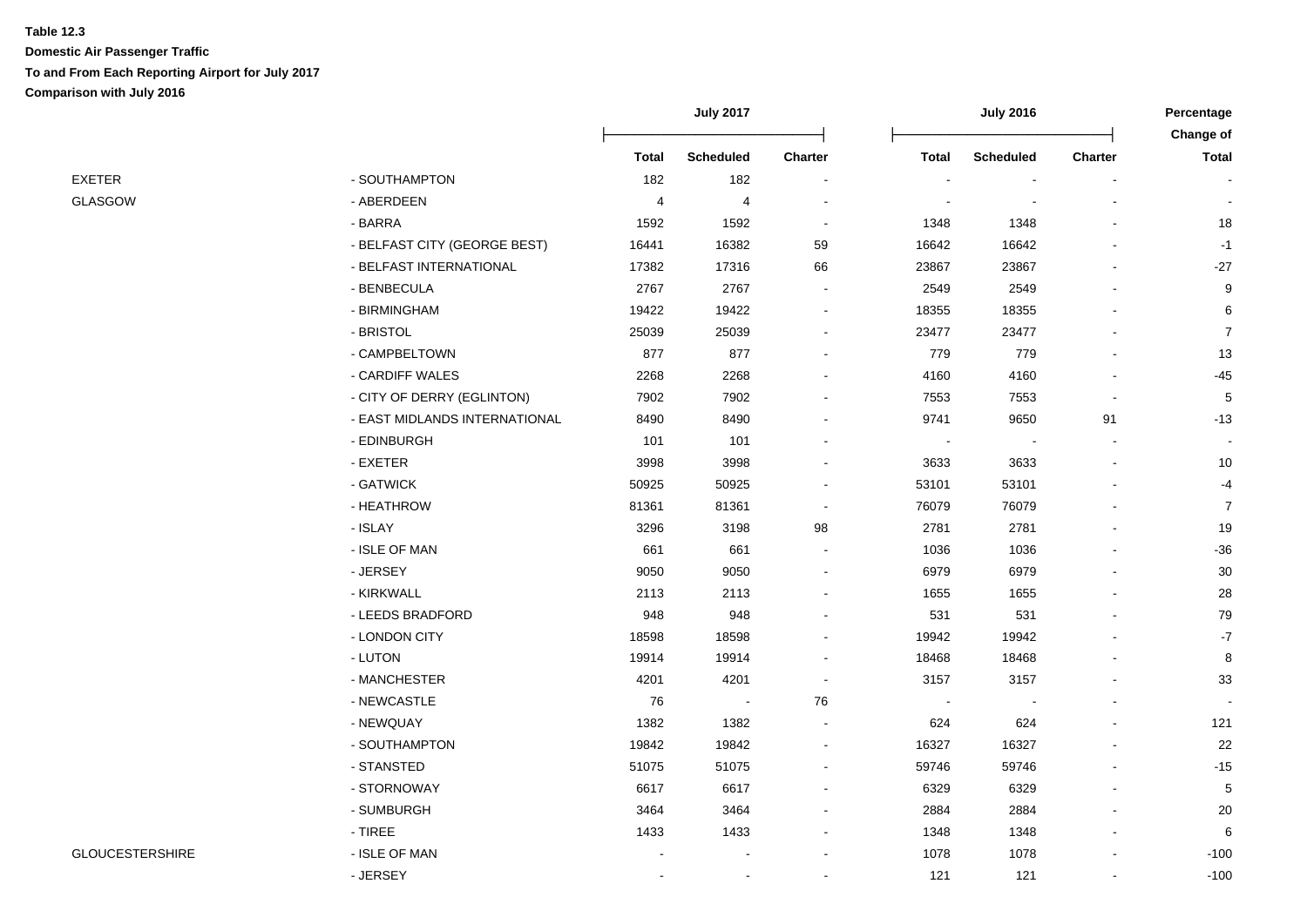|                   |                               |                  | <b>July 2017</b> |                          |                          | <b>July 2016</b> |                | Percentage<br>Change of   |
|-------------------|-------------------------------|------------------|------------------|--------------------------|--------------------------|------------------|----------------|---------------------------|
|                   |                               | <b>Total</b>     | <b>Scheduled</b> | Charter                  | <b>Total</b>             | <b>Scheduled</b> | Charter        | <b>Total</b>              |
| <b>GUERNSEY</b>   | - ALDERNEY                    | 3134             | 3134             | $\blacksquare$           | 3505                     | 3505             |                | $-11$                     |
|                   | - BIRMINGHAM                  | 3077             | 3077             | $\overline{\phantom{a}}$ | 2987                     | 2987             |                | 3                         |
|                   | - BRISTOL                     | 2955             | 2874             | 81                       | 2942                     | 2942             |                |                           |
|                   | - CARDIFF WALES               | 685              | 685              | $\overline{\phantom{a}}$ | $\overline{\phantom{a}}$ |                  |                |                           |
|                   | - EAST MIDLANDS INTERNATIONAL | 3246             | 3246             | $\blacksquare$           | 3595                     | 3595             |                | $-10$                     |
|                   | - EXETER                      | 3194             | 3194             | $\overline{\phantom{a}}$ | 2733                     | 2733             |                | 17                        |
|                   | - GATWICK                     | 29789            | 29789            | $\overline{\phantom{a}}$ | 28353                    | 28353            |                | 5                         |
|                   | - JERSEY                      | 8788             | 8774             | 14                       | 9363                     | 9197             | 166            | -6                        |
|                   | - LEEDS BRADFORD              | 1709             | 1709             |                          | 1478                     | 1478             |                | 16                        |
|                   | - LONDON CITY                 | 2578             | 2578             |                          | 2610                     | 2610             |                | $-1$                      |
|                   | - MANCHESTER                  | 6541             | 6541             |                          | 7090                     | 7090             |                | -8                        |
|                   | - NORWICH                     | 326              | 326              |                          | 357                      | 357              |                | -9                        |
|                   | - SOUTHAMPTON                 | 11520            | 11520            |                          | 12757                    | 12757            |                | $-10$                     |
|                   | - STANSTED                    | 3264             | 3264             |                          | 3307                     | 3307             |                | $-1$                      |
| <b>HUMBERSIDE</b> | - ABERDEEN                    | 1711             | 1711             |                          | 1929                     | 1929             |                | $-11$                     |
|                   | - DURHAM TEES VALLEY          | 53               | 53               |                          | 22                       | 22               | $\blacksquare$ | 141                       |
|                   | - JERSEY                      | 501              | 501              | $\overline{\phantom{a}}$ | 577                      | $\blacksquare$   | 577            | $-13$                     |
|                   | - LEEDS BRADFORD              | $\boldsymbol{9}$ | $\boldsymbol{9}$ |                          | $\blacksquare$           |                  |                |                           |
|                   | - NEWCASTLE                   | 17               | 17               |                          |                          |                  |                |                           |
|                   | - NORWICH                     | $\overline{7}$   | 5                | 2                        | 39                       | 39               |                | $-82$                     |
|                   | - WARTON                      | 22               | 22               |                          |                          |                  |                |                           |
| <b>INVERNESS</b>  | - ABERDEEN                    | 45               | 45               |                          |                          |                  |                |                           |
|                   | - BELFAST CITY (GEORGE BEST)  | 3894             | 3894             |                          | 3777                     | 3777             |                | $\ensuremath{\mathsf{3}}$ |
|                   | - BIRMINGHAM                  | 4124             | 4124             |                          | 3706                     | 3706             |                | 11                        |
|                   | - BRISTOL                     | 10275            | 10275            |                          | 9468                     | 9468             |                | 9                         |
|                   | - EDINBURGH                   | 18               | 18               |                          |                          |                  |                |                           |
|                   | - GATWICK                     | 24627            | 24627            | $\overline{\phantom{a}}$ | 22600                    | 22600            |                | 9                         |
|                   | - HEATHROW                    | 7878             | 7878             |                          | 8477                     | 8477             |                | $-7$                      |
|                   | - JERSEY                      | 676              | 676              | $\sim$                   | 673                      | 673              |                |                           |
|                   | - KIRKWALL                    | 2359             | 2359             | $\blacksquare$           | 1705                     | 1705             |                | 38                        |
|                   | - LUTON                       | 14761            | 14761            | $\overline{a}$           | 15066                    | 15066            |                | $-2$                      |
|                   | - MANCHESTER                  | 7181             | 7181             |                          | 6284                     | 6284             |                | 14                        |
|                   | - STORNOWAY                   | 2485             | 2485             |                          | 2256                     | 2256             |                | 10                        |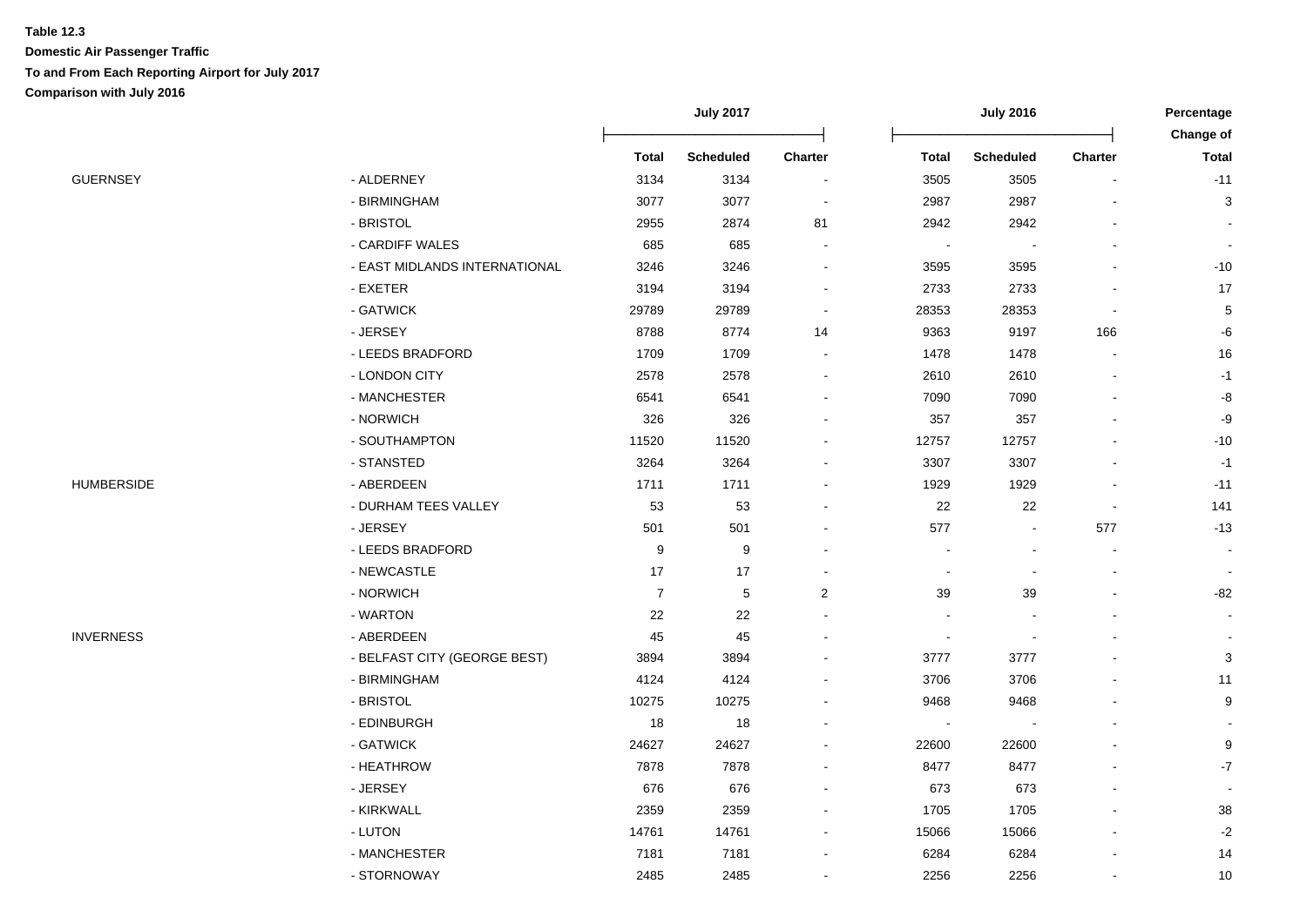|                    |                               | <b>July 2017</b>         |                  |         | <b>July 2016</b>         |                          |                |                           |
|--------------------|-------------------------------|--------------------------|------------------|---------|--------------------------|--------------------------|----------------|---------------------------|
|                    |                               | <b>Total</b>             | <b>Scheduled</b> | Charter | <b>Total</b>             | <b>Scheduled</b>         | Charter        | Change of<br><b>Total</b> |
| <b>INVERNESS</b>   | - SUMBURGH                    | $\sim$                   | $\sim$           |         | 365                      | 365                      |                | $-100$                    |
| <b>ISLAY</b>       | - GLASGOW                     | 3167                     | 3167             |         | 2700                     | 2700                     |                | 17                        |
| <b>ISLE OF MAN</b> | - BELFAST CITY (GEORGE BEST)  | 751                      | 751              |         | 1862                     | 1862                     |                | -60                       |
|                    | - BIRMINGHAM                  | 4497                     | 4497             |         | 3643                     | 3643                     |                | 23                        |
|                    | - BLACKPOOL                   |                          |                  |         | 1385                     | 1385                     |                | $-100$                    |
|                    | - BRISTOL                     | 2553                     | 2553             |         | 2716                     | 2716                     |                | -6                        |
|                    | - EDINBURGH                   | 638                      | 638              |         | $\blacksquare$           |                          |                |                           |
|                    | - GATWICK                     | 14068                    | 14068            |         | 11800                    | 11800                    |                | 19                        |
|                    | - GLASGOW                     | 653                      | 653              |         | 1029                     | 1029                     |                | $-37$                     |
|                    | - GLOUCESTERSHIRE             | $\overline{\phantom{a}}$ | $\blacksquare$   |         | 1061                     | 1061                     |                | $-100$                    |
|                    | - LIVERPOOL (JOHN LENNON)     | 17847                    | 17847            |         | 16157                    | 16157                    |                | 10                        |
|                    | - LONDON CITY                 | 6231                     | 6231             |         | 7656                     | 7656                     |                | $-19$                     |
|                    | - LUTON                       | 2000                     | 2000             |         | $\overline{\phantom{a}}$ | $\overline{\phantom{a}}$ |                |                           |
|                    | - MANCHESTER                  | 14991                    | 14991            |         | 15091                    | 15091                    |                | $-1$                      |
|                    | - NEWCASTLE                   | 597                      | 597              |         | 389                      | 389                      |                | 53                        |
| JERSEY             | - ABERDEEN                    | 702                      | 702              |         | 660                      | 660                      |                | 6                         |
|                    | - BELFAST INTERNATIONAL       | 4079                     | 4079             |         | 4192                     | 4192                     |                | $-3$                      |
|                    | - BIRMINGHAM                  | 7398                     | 7398             |         | 7802                     | 7802                     |                | $-5$                      |
|                    | - BRISTOL                     | 2989                     | 2989             |         | 3387                     | 3387                     |                | $-12$                     |
|                    | - CARDIFF WALES               | 1819                     | 1819             |         | 1982                     | 1982                     |                | -8                        |
|                    | - DONCASTER SHEFFIELD         | 4143                     | 4143             |         | 3961                     | 3961                     |                | 5                         |
|                    | - DUNDEE                      | $\overline{\phantom{a}}$ | $\sim$           |         | 416                      | 416                      |                | $-100$                    |
|                    | - DURHAM TEES VALLEY          | 711                      | 711              |         | 579                      | 579                      |                | 23                        |
|                    | - EAST MIDLANDS INTERNATIONAL | 3448                     | 3448             |         | 3282                     | 3282                     |                | 5                         |
|                    | - EDINBURGH                   | 1419                     | 1419             |         | 2367                     | 2367                     |                | $-40$                     |
|                    | - EXETER                      | 4460                     | 4460             |         | 4447                     | 4447                     |                |                           |
|                    | - GATWICK                     | 60424                    | 60424            |         | 62131                    | 62131                    |                | $-3$                      |
|                    | - GLASGOW                     | 8953                     | 8953             |         | 6904                     | 6904                     |                | 30                        |
|                    | - GLOUCESTERSHIRE             |                          |                  |         | 124                      | 124                      | $\blacksquare$ | $-100$                    |
|                    | - GUERNSEY                    | 8005                     | 8005             |         | 8427                     | 8385                     | 42             | $-5$                      |
|                    | - HUMBERSIDE                  | 532                      | 532              |         | 591                      | 591                      | $\overline{a}$ | $-10$                     |
|                    | - INVERNESS                   | 684                      | 684              |         | 671                      | 671                      |                | $\overline{c}$            |
|                    | - LEEDS BRADFORD              | 3000                     | 3000             |         | 2949                     | 2949                     | $\blacksquare$ | 2                         |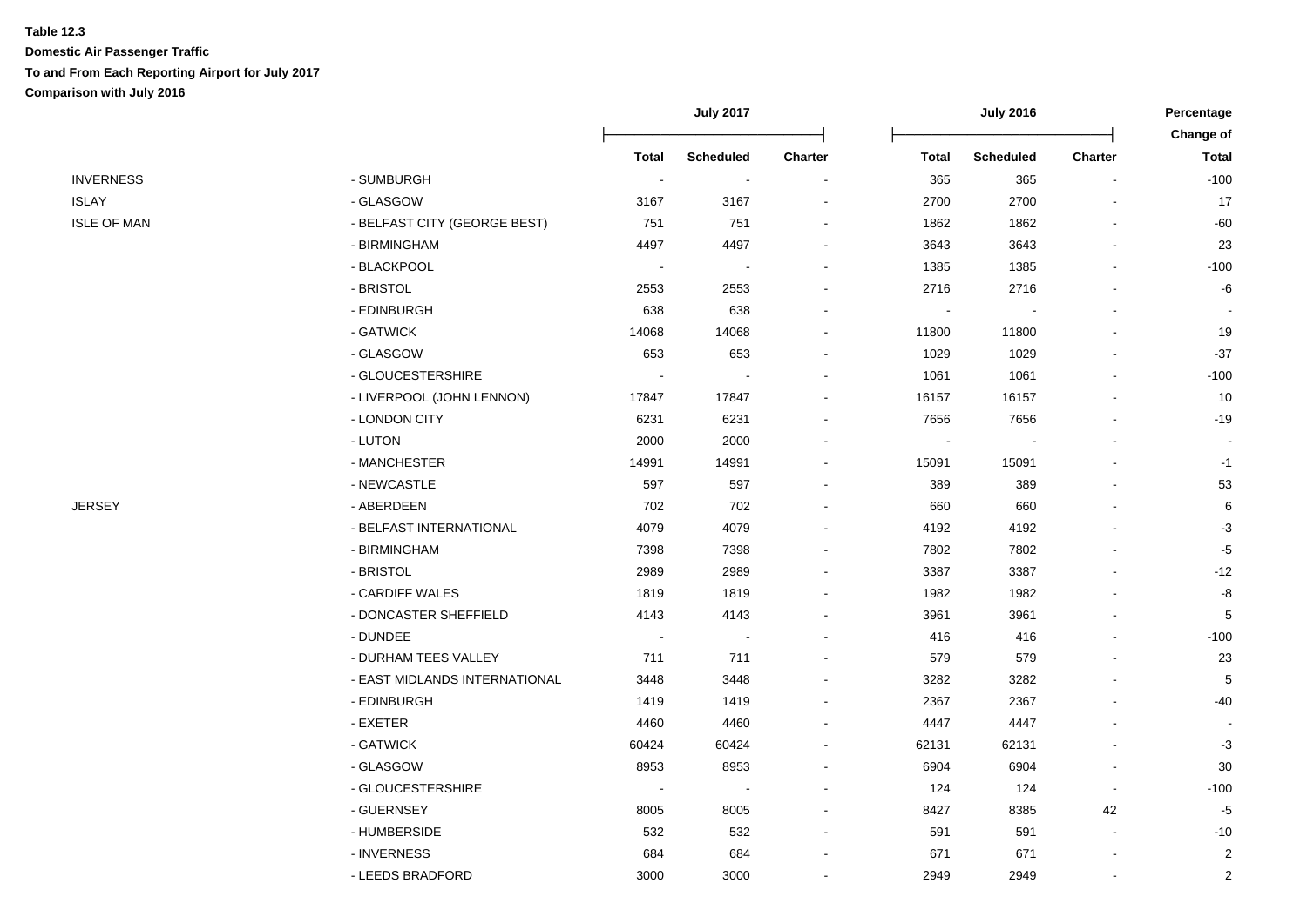|                           |                              |                          | <b>July 2017</b>         |                          |                | <b>July 2016</b>         |                |                |
|---------------------------|------------------------------|--------------------------|--------------------------|--------------------------|----------------|--------------------------|----------------|----------------|
|                           |                              |                          |                          |                          |                |                          |                | Change of      |
|                           |                              | <b>Total</b>             | <b>Scheduled</b>         | <b>Charter</b>           | <b>Total</b>   | <b>Scheduled</b>         | <b>Charter</b> | <b>Total</b>   |
| <b>JERSEY</b>             | - LIVERPOOL (JOHN LENNON)    | 12099                    | 12099                    | $\overline{\phantom{a}}$ | 13767          | 13767                    |                | $-12$          |
|                           | - LONDON CITY                | 3435                     | 3435                     | $\overline{\phantom{a}}$ | 2726           | 2726                     |                | $26\,$         |
|                           | - LUTON                      | 6537                     | 6537                     | $\blacksquare$           | 6115           | 6115                     |                | $\overline{7}$ |
|                           | - MANCHESTER                 | 5372                     | 5372                     |                          | 4865           | 4865                     |                | $10$           |
|                           | - NEWCASTLE                  | 4049                     | 4049                     |                          | 3918           | 3918                     |                | $\mathbf{3}$   |
|                           | - NORWICH                    | 1438                     | 1438                     |                          | 1056           | 1056                     |                | 36             |
|                           | - SOUTHAMPTON                | 15773                    | 15773                    |                          | 15065          | 15065                    |                | $\,$ 5 $\,$    |
|                           | - SOUTHEND                   | 4712                     | 4712                     | $\overline{\phantom{a}}$ | 4655           | 4655                     |                | $\mathbf{1}$   |
| <b>KIRKWALL</b>           | - ABERDEEN                   | 4867                     | 4867                     | $\sim$                   | 4447           | 4447                     |                | 9              |
|                           | - EDAY                       | 29                       | 29                       |                          | 21             | 21                       |                | 38             |
|                           | - EDINBURGH                  | 4968                     | 4968                     |                          | 4744           | 4744                     |                | $\,$ 5 $\,$    |
|                           | - GLASGOW                    | 2104                     | 2104                     |                          | 1660           | 1660                     |                | 27             |
|                           | - INVERNESS                  | 1158                     | 1158                     | $\overline{\phantom{a}}$ | 887            | 887                      |                | 31             |
|                           | - NORTH RONALDSAY            | 797                      | 797                      | $\overline{\phantom{a}}$ | 752            | 752                      |                | 6              |
|                           | - PAPA WESTRAY               | 517                      | 517                      | $\overline{\phantom{a}}$ | 458            | 458                      |                | 13             |
|                           | - SANDAY                     | 254                      | 254                      |                          | 192            | 192                      |                | 32             |
|                           | - STRONSAY                   | 179                      | 179                      |                          | 164            | 164                      |                | 9              |
|                           | - SUMBURGH                   | 1197                     | 1197                     |                          | 1038           | 1038                     |                | $15\,$         |
|                           | - WESTRAY                    | 318                      | 318                      |                          | 308            | 308                      |                | $\mathbf 3$    |
| <b>LEEDS BRADFORD</b>     | - ABERDEEN                   | 1480                     | 1480                     |                          | 825            | 825                      |                | $\bf 79$       |
|                           | - BELFAST CITY (GEORGE BEST) | 14758                    | 14756                    | $\overline{2}$           | 14866          | 14801                    | 65             | $-1$           |
|                           | - BIRMINGHAM                 | $\overline{2}$           | $\blacksquare$           | $\overline{2}$           | $\overline{a}$ | $\overline{\phantom{a}}$ | $\blacksquare$ |                |
|                           | - GLASGOW                    | 940                      | 940                      | $\overline{\phantom{a}}$ | 520            | 520                      |                | 81             |
|                           | - GUERNSEY                   | 1720                     | 1720                     | $\overline{\phantom{a}}$ | 1468           | 1468                     |                | 17             |
|                           | - HEATHROW                   | 11937                    | 11937                    | $\overline{a}$           | 12870          | 12870                    |                | $-7$           |
|                           | - HUMBERSIDE                 | 8                        | $\bf 8$                  | $\overline{\phantom{a}}$ | 13             | 13                       |                | $-38$          |
|                           | - JERSEY                     | 3011                     | 3011                     | $\overline{\phantom{a}}$ | 2969           | 2969                     |                | $\overline{1}$ |
|                           | - LUTON                      | $\overline{\phantom{a}}$ | $\overline{\phantom{a}}$ | $\blacksquare$           | 21             | $\sim$                   | 21             | $-100$         |
|                           | - NEWCASTLE                  |                          | $\overline{\phantom{a}}$ |                          | 8              | 8                        |                | $-100$         |
|                           | - NEWQUAY                    | 3114                     | 3114                     |                          |                |                          |                |                |
|                           | - NORTHOLT                   | $\,6\,$                  | $\sim$                   | 6                        |                | ÷,                       |                |                |
|                           | - SOUTHAMPTON                | 3089                     | 3089                     |                          | 3323           | 3323                     |                | $-7$           |
| <b>LERWICK (TINGWALL)</b> | - FAIR ISLE                  | 409                      | 409                      | $\overline{\phantom{a}}$ | 358            | 358                      |                | 14             |
|                           |                              |                          |                          |                          |                |                          |                |                |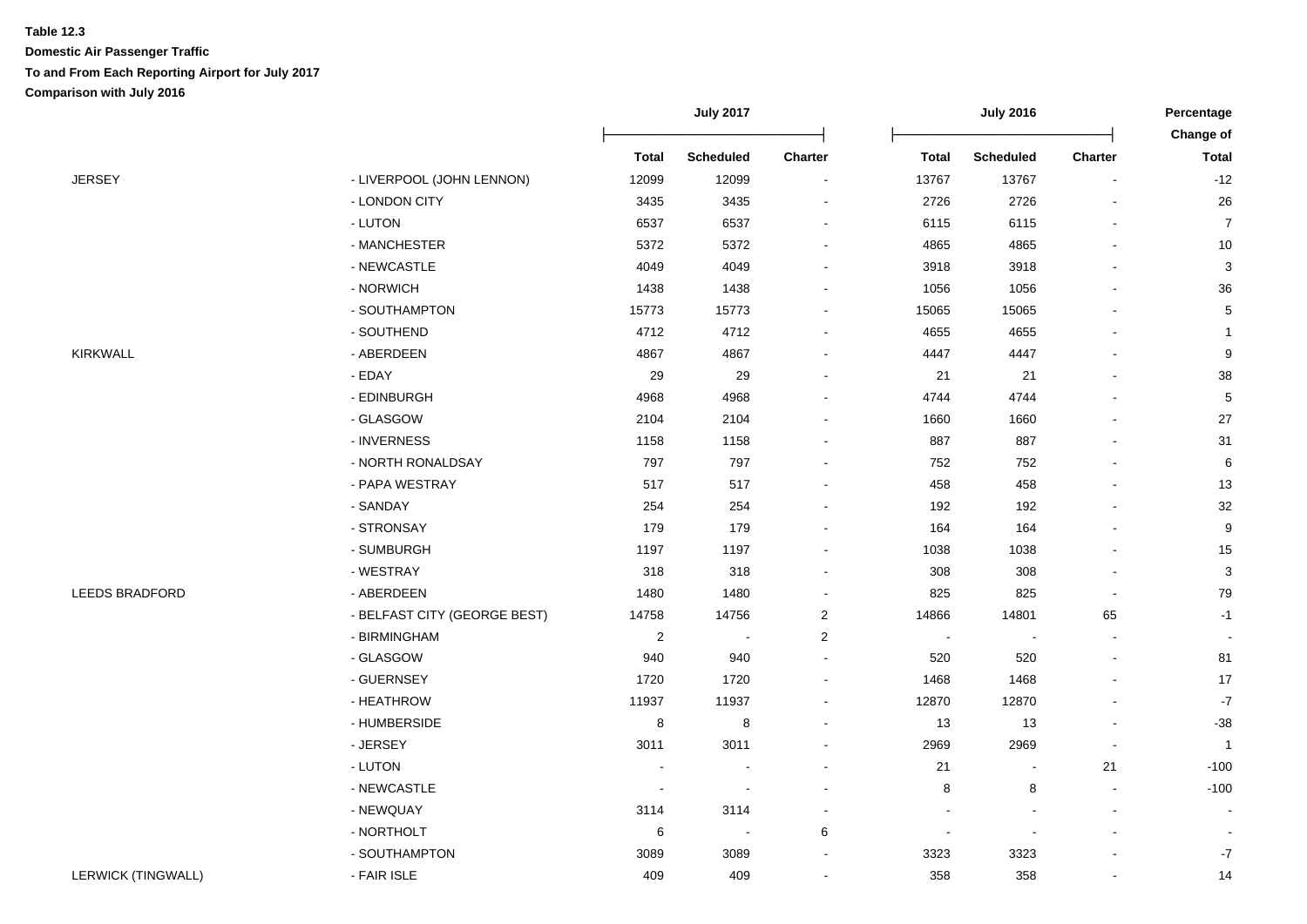|                         |                              |                | <b>July 2017</b>         |                |                | <b>July 2016</b> |                | Percentage<br>Change of |
|-------------------------|------------------------------|----------------|--------------------------|----------------|----------------|------------------|----------------|-------------------------|
|                         |                              | <b>Total</b>   | <b>Scheduled</b>         | <b>Charter</b> | <b>Total</b>   | <b>Scheduled</b> | <b>Charter</b> | <b>Total</b>            |
| LERWICK (TINGWALL)      | - FOULA                      | 174            | 174                      | $\sim$         | 88             | 88               | $\sim$         | 98                      |
|                         | - PAPA STOUR                 | 10             | 10                       |                |                | $\overline{a}$   |                |                         |
| LIVERPOOL (JOHN LENNON) | - BELFAST CITY (GEORGE BEST) | 3767           | 3767                     |                | 12947          | 12947            |                | $-71$                   |
|                         | - BELFAST INTERNATIONAL      | 39566          | 39566                    |                | 36856          | 36856            |                | $\overline{7}$          |
|                         | - CITY OF DERRY (EGLINTON)   | 3163           | 3163                     |                | 7296           | 7296             |                | $-57$                   |
|                         | - EDINBURGH                  | $\sim$         |                          | $\blacksquare$ | 1585           | 1585             |                | $-100$                  |
|                         | - INVERNESS                  | 20             | ÷,                       | 20             | $\sim$         |                  |                |                         |
|                         | - ISLE OF MAN                | 17755          | 17755                    | ä,             | 16197          | 16197            |                | 10                      |
|                         | - JERSEY                     | 12238          | 12238                    | $\blacksquare$ | 13684          | 13684            | $\blacksquare$ | $-11$                   |
|                         | - LUTON                      | $\sim$         | $\overline{\phantom{a}}$ | $\blacksquare$ | 85             | $\blacksquare$   | 85             | $-100$                  |
|                         | - NEWQUAY                    | 529            | 529                      |                | 533            | 533              | $\sim$         | $-1$                    |
| <b>MANCHESTER</b>       | - ABERDEEN                   | 18323          | 18323                    |                | 18083          | 18083            |                | $\mathbf{1}$            |
|                         | - BELFAST CITY (GEORGE BEST) | 26659          | 26659                    |                | 22816          | 22816            |                | 17                      |
|                         | - BELFAST INTERNATIONAL      | 20163          | 20163                    |                | 20419          | 20419            |                | $-1$                    |
|                         | - BIRMINGHAM                 | 15             | 15                       |                |                |                  |                |                         |
|                         | - EDINBURGH                  | 11448          | 11448                    |                | 8351           | 8351             |                | 37                      |
|                         | - EXETER                     | 12530          | 12530                    |                | 9691           | 9691             |                | 29                      |
|                         | - GLASGOW                    | 4402           | 4402                     |                | 3164           | 3164             |                | 39                      |
|                         | - GUERNSEY                   | 6540           | 6540                     |                | 6983           | 6983             |                | $\textnormal{-}6$       |
|                         | - HEATHROW                   | 52471          | 52471                    |                | 54211          | 54211            |                | $-3$                    |
|                         | - INVERNESS                  | 6388           | 6388                     |                | 6248           | 6248             |                | $\overline{2}$          |
|                         | - ISLE OF MAN                | 14941          | 14941                    |                | 15004          | 15004            |                |                         |
|                         | - JERSEY                     | 5330           | 5330                     |                | 4892           | 4892             |                | $\boldsymbol{9}$        |
|                         | - LEEDS BRADFORD             | $\sim$         | $\blacksquare$           |                | $\overline{c}$ | $\overline{2}$   | $\sim$         | $-100$                  |
|                         | - LONDON CITY                | 515            | 515                      |                |                |                  | $\blacksquare$ |                         |
|                         | - NEWCASTLE                  |                |                          |                | 46             | $\blacksquare$   | 46             | $-100$                  |
|                         | - NEWQUAY                    | 10057          | 10057                    |                | 7368           | 7368             |                | 36                      |
|                         | - NORWICH                    | 2394           | 2394                     |                | 2266           | 2266             |                | 6                       |
|                         | - SOUTHAMPTON                | 17039          | 17039                    | ۰              | 17520          | 17520            | $\blacksquare$ | $-3$                    |
|                         | - STANSTED                   | $\sim$         |                          |                | 68             | $\blacksquare$   | 68             | $-100$                  |
|                         | - STORNOWAY                  | 777            | 777                      | ۰              |                | $\blacksquare$   |                |                         |
| <b>NEWCASTLE</b>        | - ABERDEEN                   | 1609           | 1609                     | ۰              | 1544           | 1544             | $\blacksquare$ | 4                       |
|                         | - BELFAST CITY (GEORGE BEST) | $\blacksquare$ | $\blacksquare$           | $\blacksquare$ | 39             | 39               | $\blacksquare$ | $-100$                  |
|                         |                              |                |                          |                |                |                  |                |                         |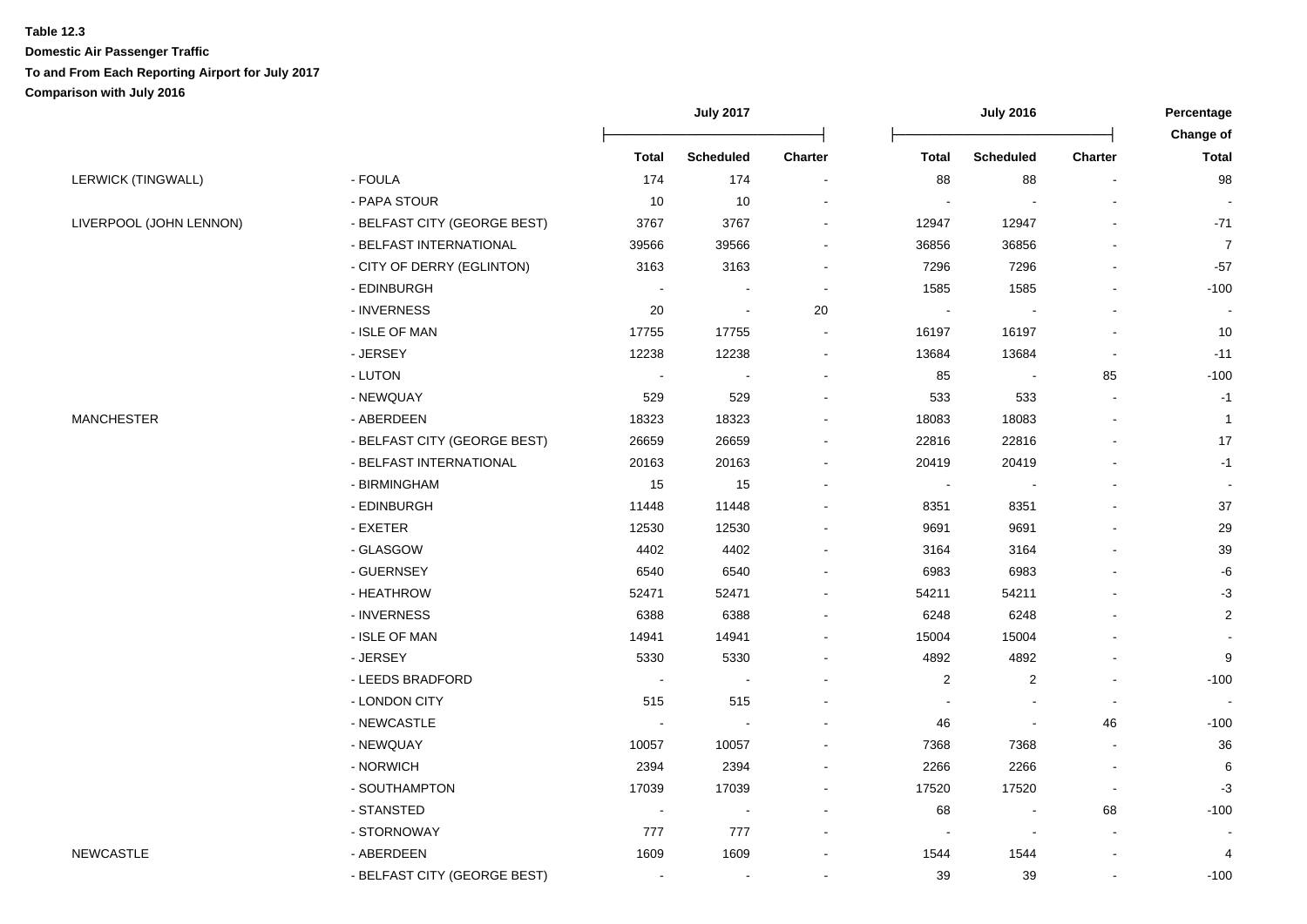|           |                              | <b>July 2017</b>         |                            |                          |                | Percentage<br>Change of  |                |                           |
|-----------|------------------------------|--------------------------|----------------------------|--------------------------|----------------|--------------------------|----------------|---------------------------|
|           |                              | <b>Total</b>             | <b>Scheduled</b>           | <b>Charter</b>           | <b>Total</b>   | <b>Scheduled</b>         | <b>Charter</b> | <b>Total</b>              |
| NEWCASTLE | - BELFAST INTERNATIONAL      | 21301                    | 21301                      |                          | 23604          | 23604                    |                | $-10$                     |
|           | - BIRMINGHAM                 | $\sim$                   | $\overline{\phantom{a}}$   |                          | 128            | 128                      |                | $-100$                    |
|           | - BRISTOL                    | 14711                    | 14711                      | $\overline{a}$           | 14059          | 14059                    |                | $\mathbf 5$               |
|           | - CARDIFF WALES              | 1125                     | 1125                       |                          | 1108           | 1108                     |                | $\overline{c}$            |
|           | - EDINBURGH                  | $\sim$                   | $\overline{\phantom{a}}$   |                          | 59             | $\overline{\phantom{a}}$ | 59             | $-100$                    |
|           | - EXETER                     | 3605                     | 3605                       | $\overline{\phantom{a}}$ | 4045           | 4045                     |                | $-11$                     |
|           | - GLASGOW                    | 92                       | $\mathcal{L}_{\mathbf{r}}$ | 92                       |                |                          |                | $\sim$                    |
|           | - HEATHROW                   | 41173                    | 41173                      |                          | 41802          | 41802                    |                | $-2$                      |
|           | - ISLE OF MAN                | 632                      | 632                        | $\overline{\phantom{a}}$ | 385            | 385                      |                | 64                        |
|           | - JERSEY                     | 4194                     | 4194                       | $\blacksquare$           | 4019           | 4019                     |                | $\overline{\mathbf{4}}$   |
|           | - NEWQUAY                    | 708                      | 708                        | $\blacksquare$           | 687            | 687                      |                | $\ensuremath{\mathsf{3}}$ |
|           | - SOUTHAMPTON                | 13230                    | 13230                      |                          | 10296          | 10296                    |                | 28                        |
|           | - SOUTHEND                   |                          |                            |                          | 88             | $\overline{\phantom{a}}$ | 88             | $-100$                    |
| NEWQUAY   | - ABERDEEN                   | 686                      | 686                        |                          | 592            | 592                      |                | 16                        |
|           | - BELFAST CITY (GEORGE BEST) | 1287                     | 1287                       |                          | 635            | 635                      |                | 103                       |
|           | - BIRMINGHAM                 | 4716                     | 4716                       |                          | 4116           | 4116                     |                | 15                        |
|           | - DONCASTER SHEFFIELD        | 1669                     | 1669                       |                          | 1938           | 1938                     |                | $-14$                     |
|           | - EDINBURGH                  | 1319                     | 1319                       |                          | 1171           | 1171                     |                | 13                        |
|           | - EXETER                     | 33                       | 33                         |                          | $\overline{c}$ | 2                        |                | 1550                      |
|           | - GATWICK                    | 15405                    | 15405                      |                          | 15194          | 15194                    |                | $\overline{1}$            |
|           | - GLASGOW                    | 1382                     | 1382                       |                          | 606            | 606                      |                | 128                       |
|           | - ISLES OF SCILLY (ST.MARYS) | 2984                     | 2984                       |                          | 2895           | 2895                     |                | $\sqrt{3}$                |
|           | - LANDS END (ST JUST)        | 15                       | 15                         |                          |                |                          |                |                           |
|           | - LEEDS BRADFORD             | 3170                     | 3170                       |                          |                | $\blacksquare$           |                | $\blacksquare$            |
|           | - LIVERPOOL (JOHN LENNON)    | 546                      | 546                        |                          | 560            | 560                      |                | $-2$                      |
|           | - MANCHESTER                 | 10203                    | 10203                      |                          | 7376           | 7376                     |                | 38                        |
|           | - NEWCASTLE                  | 726                      | 726                        |                          | 687            | 687                      |                | 6                         |
|           | - STANSTED                   | 3637                     | 3637                       | $\blacksquare$           | 3461           | 3461                     |                | $\,$ 5 $\,$               |
| NORWICH   | - ABERDEEN                   | 3523                     | 3523                       |                          | 3591           | 3591                     |                | $-2$                      |
|           | - BRISTOL                    | $\blacksquare$           | $\overline{\phantom{a}}$   | $\overline{\phantom{a}}$ | 62             | 62                       | $\blacksquare$ | $-100$                    |
|           | - DURHAM TEES VALLEY         | $\overline{\phantom{a}}$ | $\overline{\phantom{a}}$   |                          | 16             | 16                       |                | $-100$                    |
|           | - EDINBURGH                  | 2724                     | 2724                       |                          | 2373           | 2373                     |                | 15                        |
|           | - EXETER                     | 2586                     | 2586                       |                          | 2763           | 2763                     |                | -6                        |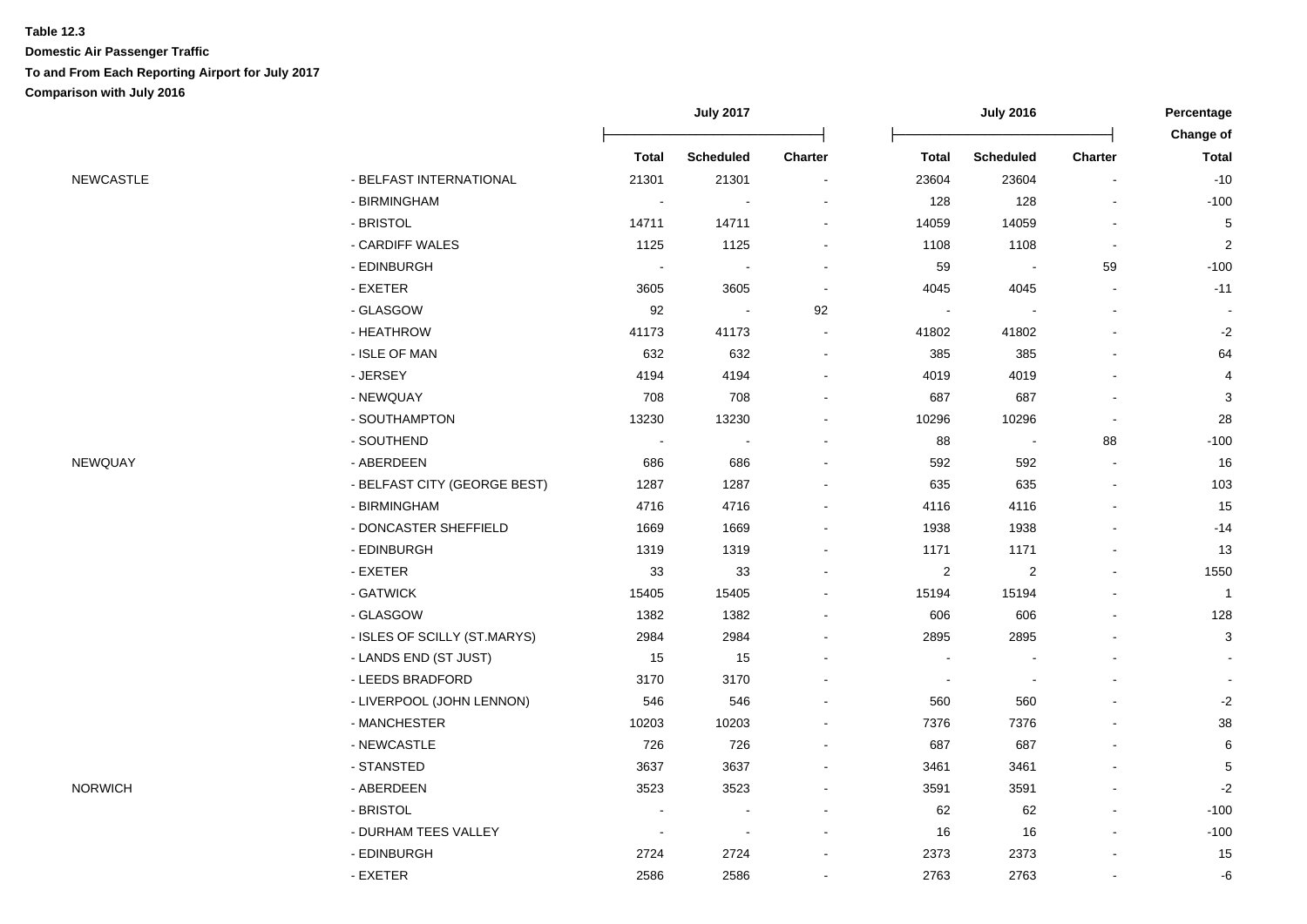|                           |                               | <b>July 2017</b>         |                  |                          | <b>July 2016</b>         |                  |                          | Percentage<br>Change of |
|---------------------------|-------------------------------|--------------------------|------------------|--------------------------|--------------------------|------------------|--------------------------|-------------------------|
|                           |                               | <b>Total</b>             | <b>Scheduled</b> | <b>Charter</b>           | <b>Total</b>             | <b>Scheduled</b> | <b>Charter</b>           | <b>Total</b>            |
| <b>NORWICH</b>            | - GUERNSEY                    | 326                      | 326              | $\overline{\phantom{a}}$ | 334                      | 334              | $\blacksquare$           | $-2$                    |
|                           | - JERSEY                      | 1432                     | 1432             | ÷,                       | 1056                     | 1056             |                          | 36                      |
|                           | - MANCHESTER                  | 2396                     | 2396             |                          | 2293                     | 2293             | $\blacksquare$           | $\overline{4}$          |
| <b>PRESTWICK</b>          | - BELFAST INTERNATIONAL       | $\sim$                   |                  |                          | 48                       |                  | 48                       | $-100$                  |
| SOUTHAMPTON               | - ABERDEEN                    | 3403                     | 3403             | $\blacksquare$           | 1952                     | 1952             | $\blacksquare$           | 74                      |
|                           | - ALDERNEY                    | 2931                     | 2931             |                          | 3057                     | 3057             | $\blacksquare$           | $-4$                    |
|                           | - BELFAST CITY (GEORGE BEST)  | 12067                    | 12067            | $\overline{\phantom{a}}$ | 12359                    | 12359            | $\blacksquare$           | $-2$                    |
|                           | - BIRMINGHAM                  | $\sim$                   | $\sim$           | $\overline{a}$           | 46                       | 46               | $\overline{a}$           | $-100$                  |
|                           | - DURHAM TEES VALLEY          | 46                       | $\blacksquare$   | 46                       | $\overline{\phantom{a}}$ |                  |                          | $\blacksquare$          |
|                           | - EAST MIDLANDS INTERNATIONAL | 170                      | 170              | $\blacksquare$           | $\overline{\phantom{a}}$ |                  | $\sim$                   |                         |
|                           | - EDINBURGH                   | 20527                    | 20527            | $\blacksquare$           | 18928                    | 18928            |                          | 8                       |
|                           | - EXETER                      | 205                      | 205              | $\overline{a}$           | $\sim$                   |                  |                          |                         |
|                           | - GLASGOW                     | 19667                    | 19667            | $\blacksquare$           | 16333                    | 16333            | $\sim$                   | $20\,$                  |
|                           | - GUERNSEY                    | 11567                    | 11567            | $\overline{a}$           | 12930                    | 12930            | $\sim$                   | $-11$                   |
|                           | - JERSEY                      | 16154                    | 16154            |                          | 15408                    | 15408            |                          | $\mathbf 5$             |
|                           | - LEEDS BRADFORD              | 868                      | 868              | $\blacksquare$           | 1482                     | 1482             | $\sim$                   | $-41$                   |
|                           | - MANCHESTER                  | 17277                    | 17277            | $\overline{a}$           | 17688                    | 17688            |                          | $-2$                    |
|                           | - NEWCASTLE                   | 13266                    | 13266            | $\overline{\phantom{a}}$ | 10319                    | 10319            | $\sim$                   | 29                      |
|                           | - SOUTHEND                    | 53                       | $\blacksquare$   | 53                       | $\blacksquare$           |                  | $\sim$                   | $\sim$                  |
| <b>STORNOWAY</b>          | - ABERDEEN                    | 385                      | 385              | $\sim$                   | 408                      | 408              | $\sim$                   | -6                      |
|                           | - BENBECULA                   | 468                      | 468              | $\blacksquare$           | 389                      | 389              |                          | 20                      |
|                           | - EDINBURGH                   | 1787                     | 1787             | $\blacksquare$           | 1740                     | 1740             | $\sim$                   | 3                       |
|                           | - GLASGOW                     | 6674                     | 6674             | $\overline{\phantom{a}}$ | 6271                     | 6271             |                          | 6                       |
|                           | - INVERNESS                   | 2382                     | 2382             | $\overline{a}$           | 2328                     | 2328             |                          | $\boldsymbol{2}$        |
| <b>SUMBURGH</b>           | - ABERDEEN                    | 8245                     | 8245             |                          | 7272                     | 7272             |                          | 13                      |
|                           | - EDINBURGH                   | 4933                     | 4933             |                          | 4721                     | 4721             | $\overline{a}$           | $\overline{4}$          |
|                           | - FAIR ISLE                   | 43                       | 43               |                          | 21                       | 21               |                          | 105                     |
|                           | - GLASGOW                     | 3532                     | 3532             | ÷,                       | 2811                     | 2811             |                          | 26                      |
|                           | - INVERNESS                   | $\overline{\phantom{a}}$ |                  | $\blacksquare$           | 364                      | 364              | $\sim$                   | $-100$                  |
|                           | - KIRKWALL                    | 2563                     | 2563             | $\blacksquare$           | 1890                     | 1890             | $\sim$                   | 36                      |
| <b>TIREE</b>              | - GLASGOW                     | 1581                     | 1581             | $\blacksquare$           | 1328                     | 1328             | $\overline{\phantom{a}}$ | 19                      |
| <b>WICK JOHN O GROATS</b> | - ABERDEEN                    | 436                      | 436              |                          | 580                      | 580              |                          | $-25$                   |
|                           | - EDINBURGH                   | 1126                     | 1126             | $\blacksquare$           | 1091                     | 1091             | $\blacksquare$           | 3                       |
|                           |                               |                          |                  |                          |                          |                  |                          |                         |